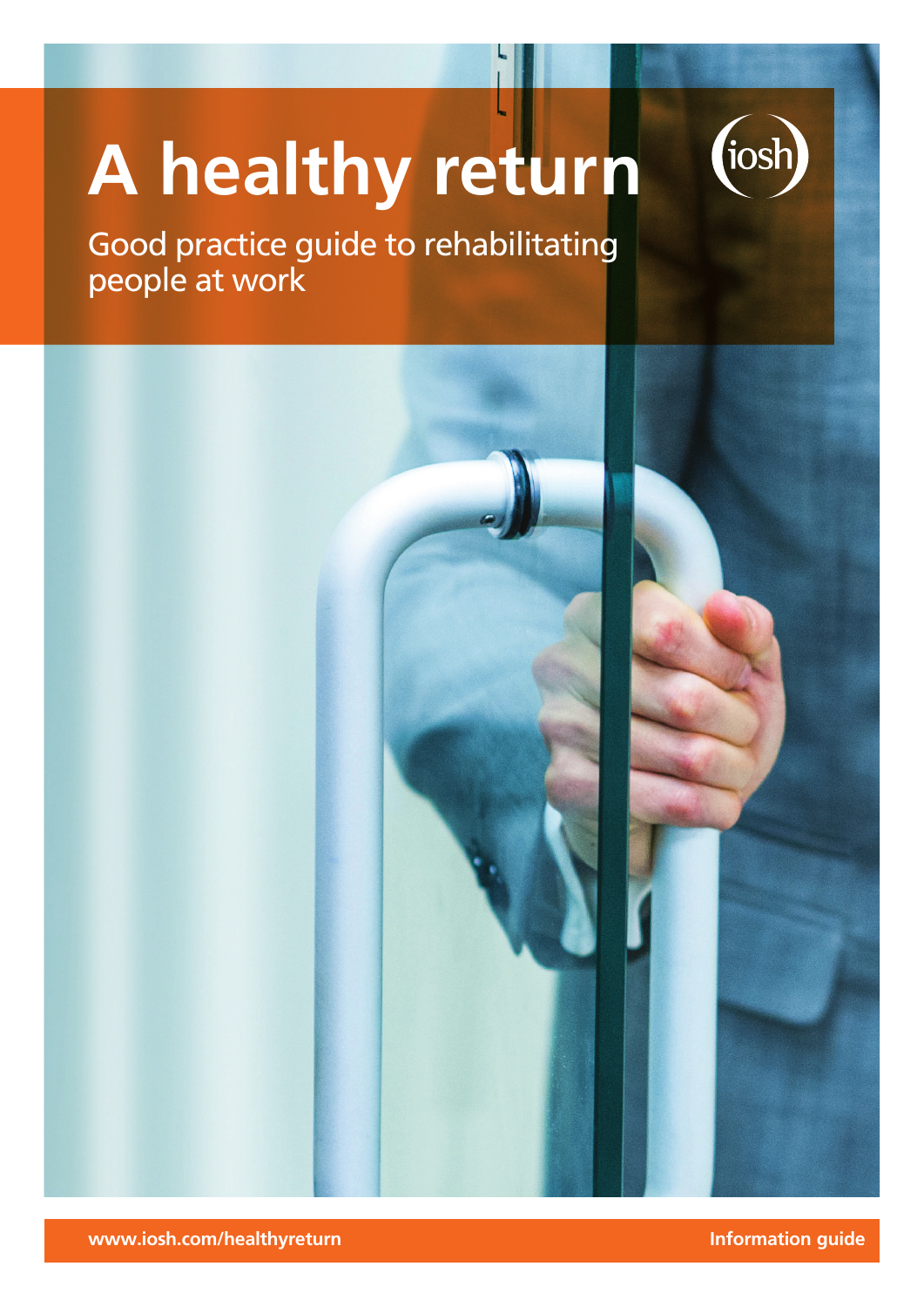IOSH publishes a range of free technical guidance. Our guidance literature is designed to support and inform members and motivate and influence health and safety stakeholders.

A healthy return – good practice guide to rehabilitating people at work The aim of this guide is to give occupational safety and health practitioners a grounding in rehabilitation, and to provide them with practical support. Others, including managers and human resources personnel, will also find it useful.

The guide contains:

- an overview of rehabilitation

- a 'work adjustment assessment' to help assess employees with impairments or medical conditions
- case studies that demonstrate rehabilitation in practice
- sources of further information, reading and training.

A healthy return is only intended as an introductory text to rehabilitation, with references to further reading and information sources, and not as a definitive guide to the subject.

If you have any comments or questions about this guide, please contact Research and Information Services at IOSH:

 $\pm$  t +44 (0)116 257 3100

- researchandinformation@iosh.co.uk PDF versions of this and other guides are available at www.iosh.co.uk/ freeguides.

Our materials are reviewed at least once every three years. This document was first published in May 2015 and then reviewed and revised in December 2017.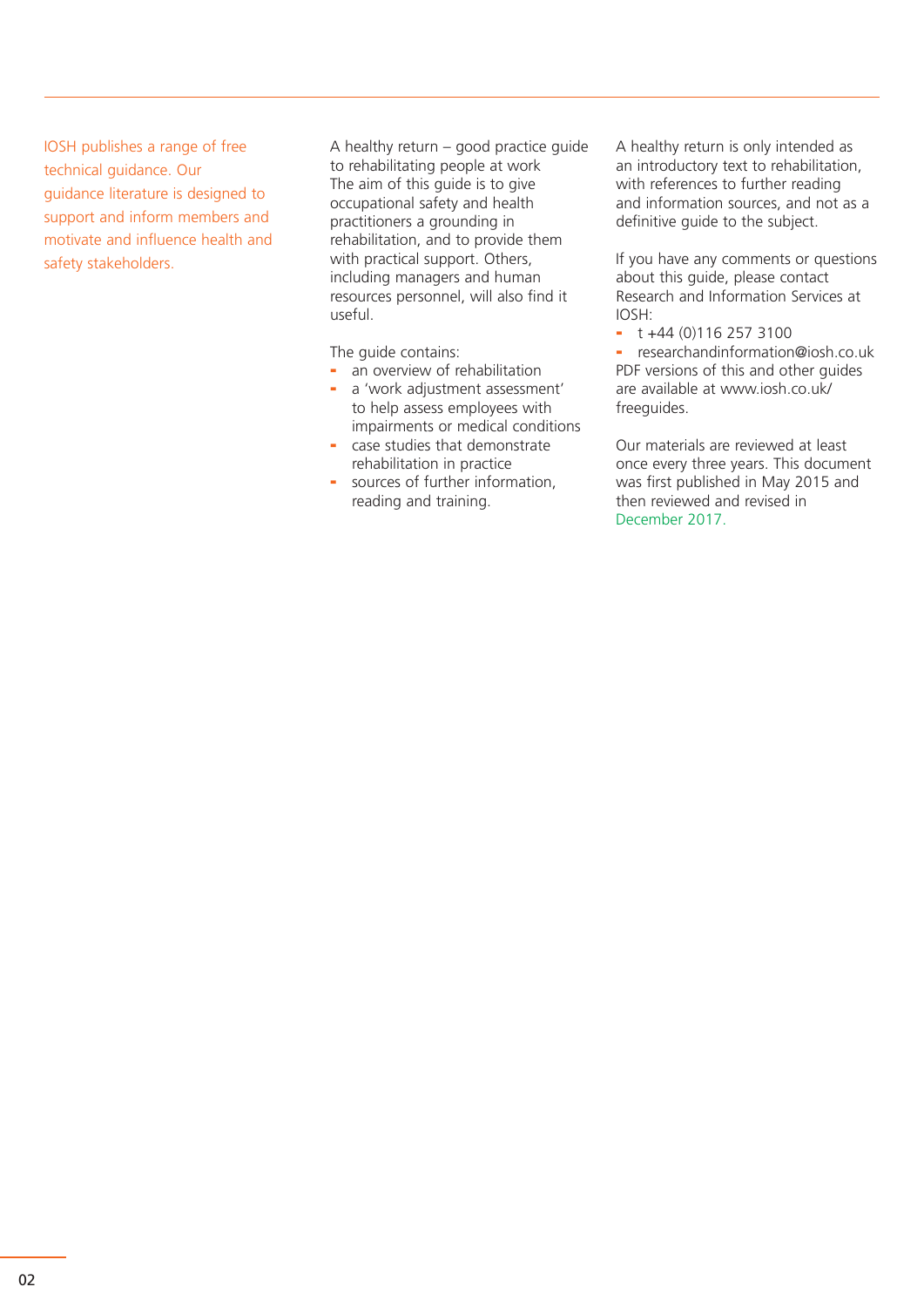# **Contents**

| Introduction<br>1<br>Why support rehabilitation?<br>2<br>What is the occupational safety and health practitioner's role?<br>3<br>Good practice in rehabilitation $-$ a summary<br>4<br>Managing medical information<br>5<br>Occupational health advice and rehabilitation support<br>6<br>Absence due to work-related accidents or ill health<br>7<br>Stress and mental health conditions<br>8<br>9 Absence due to musculoskeletal disorders<br>10 Maternity leave<br>11 Reconciling health and safety and disability discrimination requirements | 03<br>04<br>06<br>08<br>10<br>12<br>13<br>15<br>16<br>16<br>17 |
|---------------------------------------------------------------------------------------------------------------------------------------------------------------------------------------------------------------------------------------------------------------------------------------------------------------------------------------------------------------------------------------------------------------------------------------------------------------------------------------------------------------------------------------------------|----------------------------------------------------------------|
| References<br>Further reading                                                                                                                                                                                                                                                                                                                                                                                                                                                                                                                     | 19<br>20                                                       |
| Appendices<br>A The social model of disability<br>B Equality Act 2010<br>C Absence management model<br>D 12-point action plan for occupational safety and health practitioners<br>E Work adjustment assessment                                                                                                                                                                                                                                                                                                                                    | 22<br>23<br>24<br>25<br>26                                     |
| Case studies<br>Lower back pain<br>1<br>Badly crushed foot<br>2<br>3<br>Stress<br>Managing MSDs at a major polythene manufacturer<br>4                                                                                                                                                                                                                                                                                                                                                                                                            | 07<br>11<br>14<br>18                                           |
| Acknowledgments                                                                                                                                                                                                                                                                                                                                                                                                                                                                                                                                   | 33                                                             |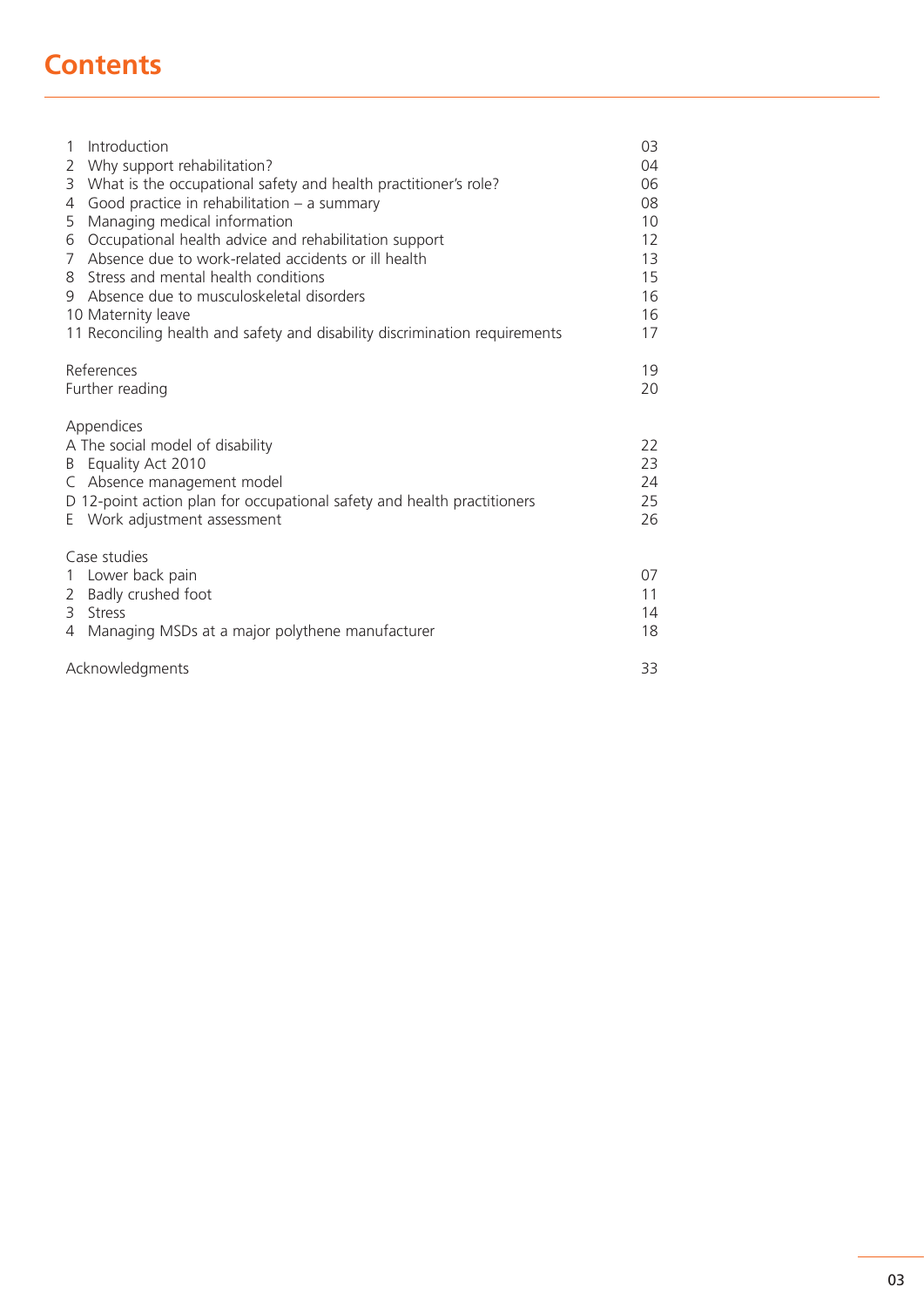# **Forword**

Being in work has considerable benefits, not just for individuals but also for their families and for the communities in which they live. We know that being in work is generally good for people's health and wellbeing, and that being out of work leads to poorer health and increases health inequalities. Helping people to remain in or quickly return to work when health conditions arise is therefore important. With changing demographics, it is not just important for individuals, but essential if we are to create a sustainable workforce for the dynamic economy that supports an increasingly ageing population.

Employers can help employees in a number of ways: protecting their health and wellbeing and making sure that the huge progress made in reducing work-related illness and injury continues; wherever possible, helping them remain in work when health conditions arise by providing support and making reasonable adjustments; helping those who have been absent to return to appropriate work that they can perform without risk; and using the workplace as an opportunity to help improve employees' general health and wellbeing.

This requires a coordinated approach, with the focus on producing the best outcome for the individual. Employers, occupational health and other healthcare professionals, trade unions, HR professionals, line managers and occupational safety and health practitioners must all work together, combining their respective skills and experience to create a powerful multidisciplinary team.

Within such a team, the occupational safety and health practitioner has the opportunity to use the knowledge and experience they have gained in their traditional role to help make sure that reasonable adjustments are identified which are both appropriate and without risk; to support and ensure the implementation of such adjustments; and to monitor their ongoing impact and effectiveness.

This guide not only helps to identify the opportunities for occupational safety and health practitioners to contribute to the broader health and work agenda, but is also a valuable source of advice and guidance for all those involved in this area. IOSH is to be congratulated on its initiative, which is an excellent example of taking definitive action to bring about change and help make a difference to the lives of working age people.

Dr Bill Gunnyeon CBE Chief Medical Adviser Department for Work and Pensions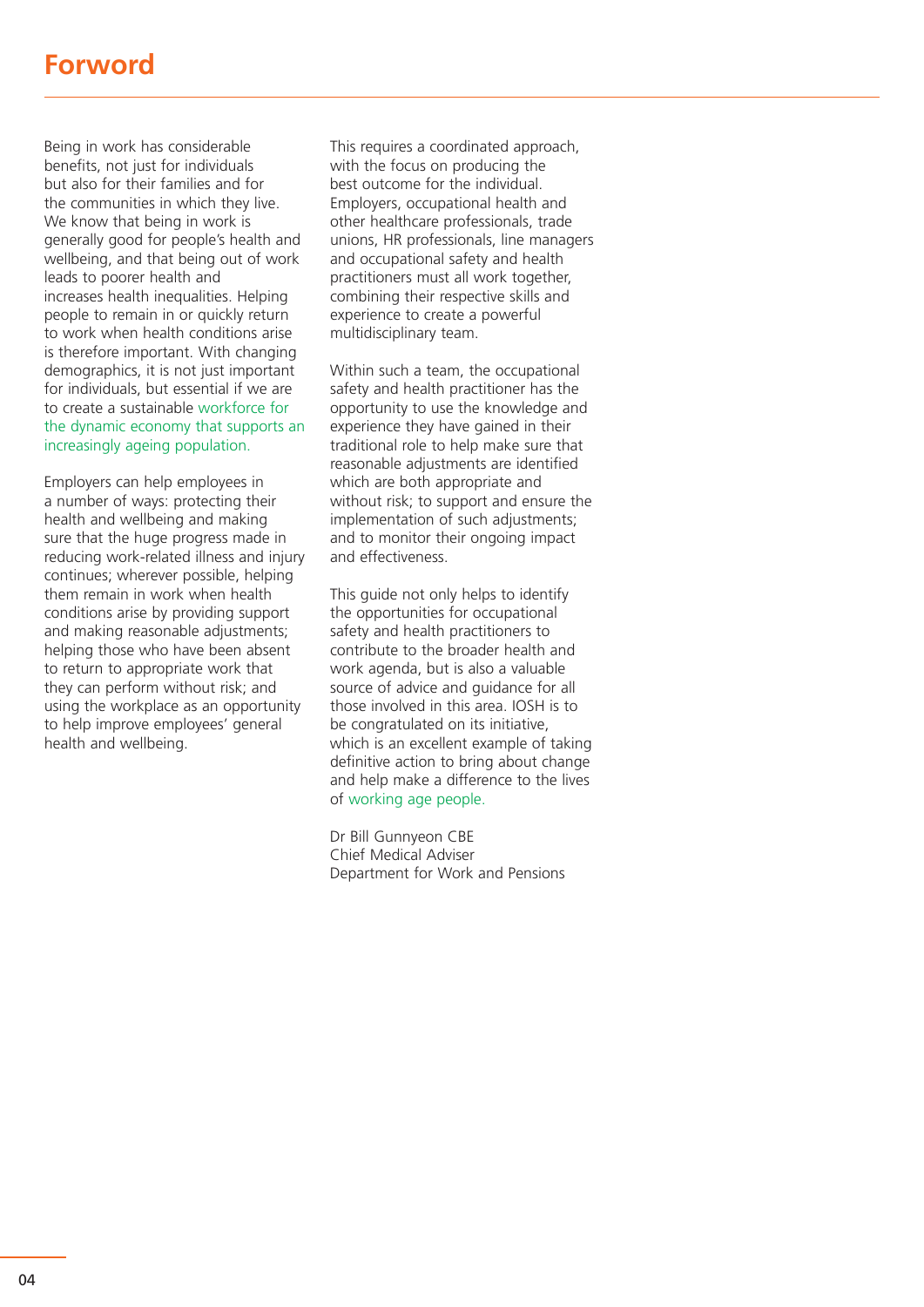#### Rehabilitation – an outline

Rehabilitation has two main aims:

- to help employees return to work after an illness or disability
- to help employees with chronic health conditions stay in work.

Good rehabilitation practice involves employers, managers, employees and a range of other professionals working together to find solutions to achieving these aims. The methods they use include medical intervention and making changes to the workplace.

Rehabilitation should be part of a wider strategy on employees' health and wellbeing, whose aims should be to tackle the causes of work related ill health and injury, get involved before absence occurs, and – through health promotion – encourage employees to take responsibility for their own health.

A recent review of evidence1 found that the best interventions involved employee–employer partnerships and/ or consultation. The review highlighted the benefits of addressing factors at both individual and organisational levels, and considering not only employees' health conditions, but also their attitudes and beliefs. It found that communication and co-operation between employers, employees, occupational health providers and primary care professionals can lead to faster recovery, less recurrence of ill health, and less time off work.

### Rehabilitation – a growing concern

Many developed countries have returnto-work initiatives for people suffering long-term illness. These initiatives are often supported by government, in conjunction with organisations in the private and not-for-profit sectors. In the UK, there's been a growing interest in the benefits that rehabilitation can bring and, in recent years, government and policy-makers have been actively promoting it.

The Department for Work and Pensions (DWP) published a framework for vocational rehabilitation in 2004. This was followed in 2006 by *Health, work and well-being,* a national strategy and 'charter' for the health and wellbeing of working age people. In the same year, Professor Dame Carol Black was appointed the first UK National Director for Work and Health.

The introduction of the 'fit note' in April 2010 provided a mechanism for doctors to think about their patients' ability to work and provide more helpful information to patients to discuss with their employers. The new system created an opportunity to encourage people back to health through work.

Under a new UK initiative announced in 2014, those who have been off work for four weeks or more can be offered a medical assessment and treatment plan to help them return to work more quickly. In the near future in the UK, there might also be some form of tax relief on occupational health-related medical treatments.

Given these developments, and others on the horizon, such as those suggested in Dame Carol Black's report *Working for a healthier tomorrow,* it's likely that, in the future, more people will be at work with medical conditions and impairments.

Employers and managers will have to do more to manage rehabilitation. And occupational safety and health (OSH) practitioners will need to support them in this task.

"Improving the health of the UK's workforce will have a critical impact not only on individuals, but on businesses and the UK economy as a whole... Focusing on specific health issues is obviously important; however, employers should not underestimate the role that better management and engagement of employees can have on the wellbeing – and ultimately productivity – of their workforce."

Professor Dame Carol Black, UK National Director for Health and Work (2006–2011)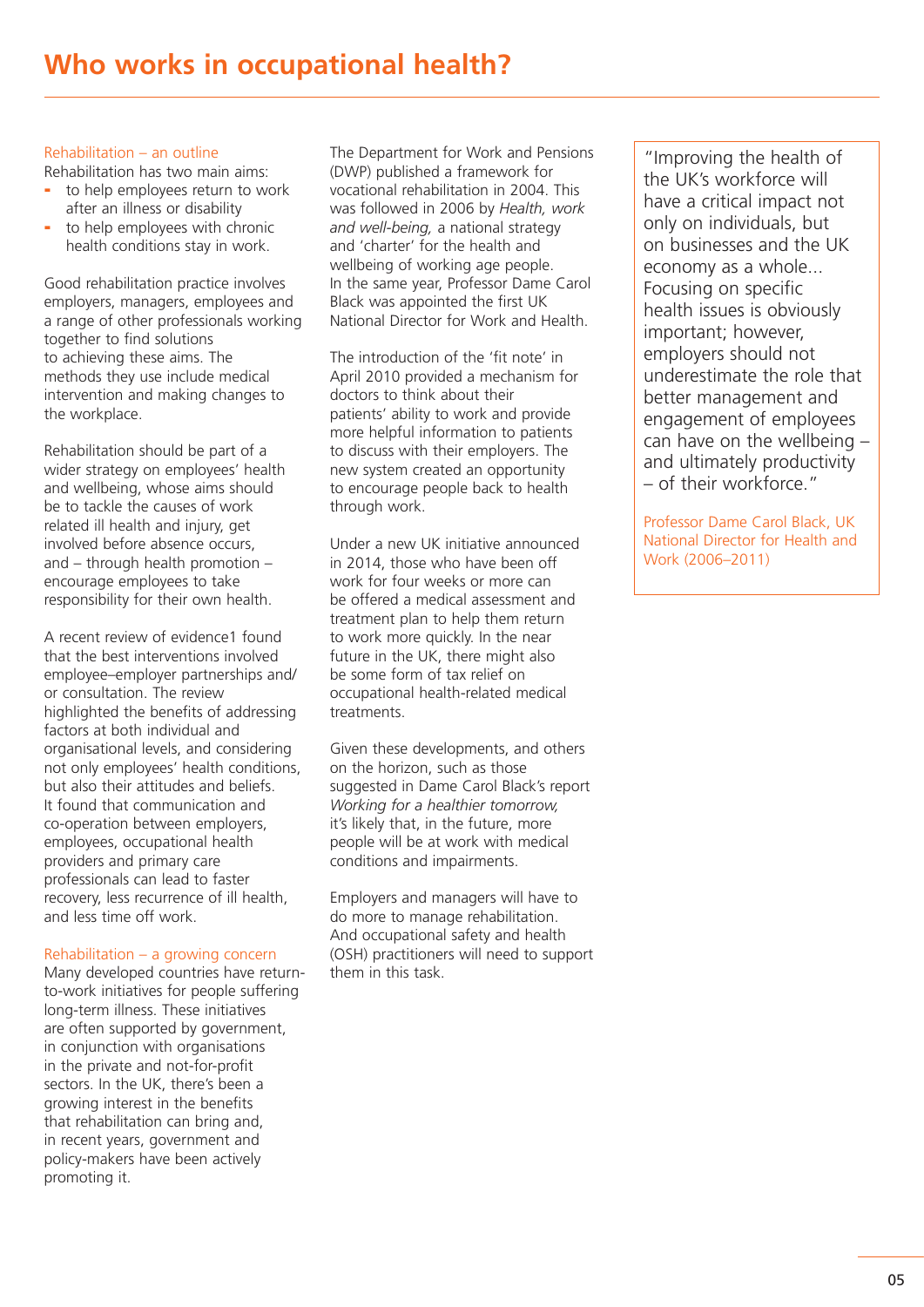Work is generally good for people and can help them lead healthier lives, as long as the work is 'good' and they're in safe and supportive workplaces. A 2006 review3 found that:

- there's a strong association between unemployment and poorer health, including mental health, and a large part of this seems to be caused by not being in work
- work can help reverse the adverse health effects of unemployment.

The review also suggested that 'good jobs' may have elements such as employee autonomy/control and job satisfaction.

Unemployed people can lose their skills and confidence. Long periods of inactivity and isolation can have a negative impact on their physical, psychological and social health, as well as their general wellbeing. It's even been reported that people out of work for more than a year have, on average, eight times more psychological ill health than those in work.

Long-term absence isn't just costly for employees – employers and society pay a high price too. In the UK, around 31.2 million working days are lost as a result of work-related illness and injury each year. The Health and Safety Executive (HSE) estimates that this represents an annual loss to UK society of up to  $£14.9$  billion – a figure that does not include treatment for occupational cancers.

If you're an employer, long-term ill health or injury can mean:

- losing the skills of valuable employees
- a reduction in your productivity
- extra expense in the form of finding and hiring replacement or temporary staff, and sick pay.

 There can be non-financial costs too For example, if an employee has a serious accident at work, this can be bad for your brand, reputation and public image. And while your employer's liability insurer may bear some of the cost of compensation claims, over the longer term your premiums could rise if you make frequent claims.

What often goes unrecognised is that an employee's absence can have a negative impact on the day-to-day work of their fellow workers and manager, and this issue has to be dealt with too.

The best and most cost-effective way an employer can support rehabilitation is by setting up a formal occupational health and rehabilitation programme.

A well-managed programme can help to:

- keep employees in work
- reduce employees' short-term pain and suffering
- minimise or eliminate long-term disabilities
- get employees back to work quickly and safely.

Rehabilitation programmes can more than pay for themselves by significantly reducing compensation claims or even wiping them out entirely because employees either no longer need or want to make them. And even if a claim is made and awarded, providing rehabilitation or offering support generally reduces the costs.

A formal rehabilitation programme can also help employers meet their duties under disability and equality legislation. For more information on this, see section 11, page 17 and Appendix B. page 23.

The longer an employee is off work, the less likely they are to return. For example, after six months' absence with back pain, there's only a 50 per cent chance of an employee coming back to work. That's why it's important to begin the process of rehabilitation early, so that employees can:

- return to work in a suitable role
- regain confidence and motivation
- maintain good relationships with their managers and colleagues
- avoid financial hardship, and having to retire from work because of ill health.

It's worth stressing that early return to work is not always the right approach in every case. There are times when rest is the best treatment.

While it's important to minimise the human and financial impact for both the employee and organisation, early return to work should be based on an assessment of the nature and degree of injury in each case. Other issues such as the impact of medication or inability to travel should also be taken into account.

In short, activity in the workplace cannot be compared to activity in general, and early return to work should only be used when it's appropriate for recovery.8

How absence should be managed is shown in the diagram in Appendix C, page 24.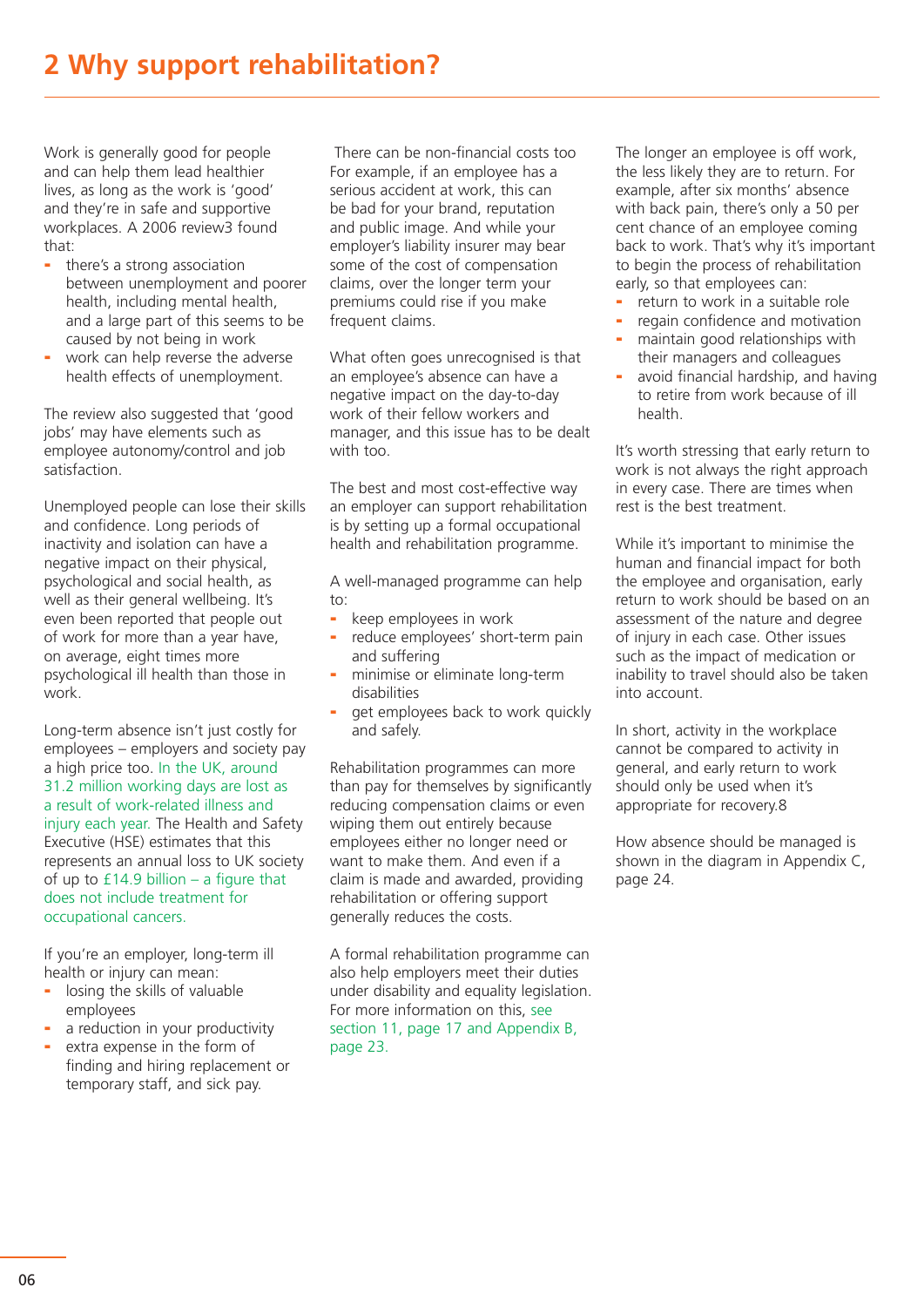Ergonomists apply human sciences (eg anatomy, physiology and psychology) to the design of objects, systems and the environment for human use. Ergonomic design considers options to make sure that people's capabilities and limitations are taken into account, so that products and environments are comfortable, safe, healthy and efficient for people to use. Ergonomists can help employers design jobs and environments to suit individual workers' needs and help in rehabilitation,

Occupational health advisers are nurses who carry out similar roles to specialist practitioners in occupational health, depending on their qualifications. The term 'adviser' tends to be used by nurses working in occupational health, as they often find the term 'nurse' isn't helpful in a business environment. For more information on occupational health advisers, see section 6 (page 12).

Occupational physicians focus on making sure that workplaces and work practices are safe and not harmful to the health of employees, and that employees are fit for the job they're doing. If there are problems – either with the workplace or with an employee's fitness – the occupational physician's role is to advise on adjustments to the workplace and to give advice and support to the employee. Occupational physicians have an important part to play in getting employees back to work when they're sick or injured. When they assess an employee's fitness for work, they look at their state of health and the conditions in the workplace. They take into account the workforce and the psychological and physical environment, and any impact these may have on the employee's health. Occupational physicians also play a key role in providing impartial, evidence- based advice to organisations – such as insurance and pension companies – about retirement on the grounds of ill health and related matters.\*

Occupational safety and health practitioners help employers reduce risks. They aim to promote awareness of health and safety in the workplace and make sure that high standards are achieved and maintained. Their main focus is on preventing work-related accidents and ill health. An increasingly important part of their role is to work closely with other professionals – such as occupational hygienists, occupational health advisers, ergonomists, human resources and training personnel, insurers, lawyers and workers' representatives – to help resolve issues that may be a barrier to rehabilitating employees. There's more on the OSH practitioner's role in relation to rehabilitation in section 3 (page 06) and throughout

Occupational therapists work with people to help them overcome the effects of disability caused by physical or psychological illness, ageing or accidents. Occupational therapists often work in hospitals, but some work in businesses, clients' homes, medical practices and other community settings. Others focus solely on helping employees return to work. They assess and treat physical and psychiatric conditions, and when they've completed a course of treatment, they evaluate how effective it has been.

Specialist practitioners in occupational health are qualified nurses trained in occupational health nursing to 'specialist practitioner' level, or who have a specialist community public health nursing qualification, better known as an 'SCPHN'. They often work for large employers or private consultancies. Their work includes assessing work environments for health problems, carrying out risk assessments, providing first aid and medical treatment, and screening potential employees for health problems. They also carry out health surveillance for employees exposed to hazards such as certain chemicals, and maintain employees' health records.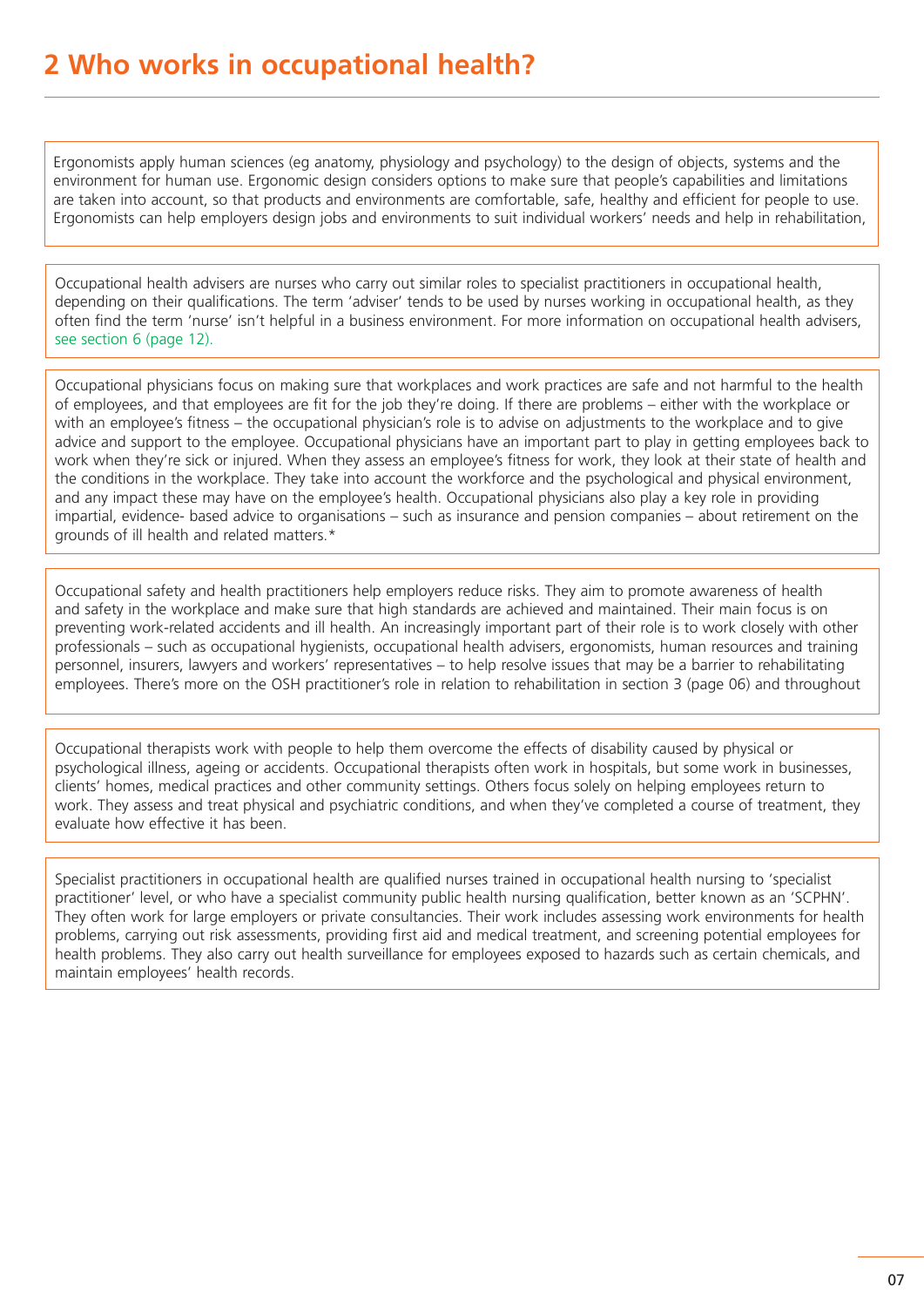# **3 What is the occupational safety and health practitioner's role?**

One of the central roles of the OSH practitioner is to help prevent employees getting injured or ill because of work, and, if they do, to make sure lessons are learned. Whether an employee's sickness absence is workrelated or not, the OSH practitioner should work alongside other colleagues in their organisation to help them return to work as soon as they're able.

In a large organisation, rehabilitation will be dealt with mainly by line managers, supported by occupational health and human resources professionals. In a smaller organisation, the employer may look to the OSH practitioner alone to give them advice in this area.

Generally, the decision about whether an employee who's on long-term sick leave should return to work is made by the employee and their line manager, and they need sound medical advice so they can decide on what the employee is capable of doing. Here, it's worth noting that to treat someone who has an impairment or medical condition automatically as a health and safety 'issue' or 'problem' could be regarded as discriminatory.

The main way an OSH practitioner can support good rehabilitation practice is by giving advice on risk assessments for employees with medical conditions or impairments. See Appendix E (pages 26–32) on the factors that need to be considered when carrying out an employee's 'Work adjustment assessment'.

Another way an OSH practitioner can give support is to challenge attitudes that act as a barrier to rehabilitation. For example, if an employee has a fit note that indicates that adjustments can be made to help them return to work, the OSH practitioner can help. They should explain to the manager why health and safety needn't be an obstacle, and work with them to make sure it isn't. In cases such as this, they could advise the manager that an appropriate rehabilitation programme will help the employee return to work safely before they're fully fit.

Similarly, if a manager feels it would be too much trouble to make changes to the workplace which would help an employee to return to work, or an employee is worried about the impact that coming back might have on their health, the OSH practitioner can demonstrate that rehabilitation can benefit both the employer and employee.

The documents listed in the 'References' and 'Further reading' sections (pages 19–20), and in our Occupational Health Toolkit at www. ohtoolkit.co.uk, will help OSH practitioners (and others) improve their knowledge of rehabilitation. The documents will also provide the resources to challenge those who use 'health and safety' and other poor excuses for not considering rehabilitation.

Of course, before OSH practitioners give advice on rehabilitation cases, they should consider whether they're competent to do so. In some cases, training will be needed.

It's important that OSH practitioners work within the limits of their competence. Where clinical judgments are needed – for example diagnosis or treatment – they should always get advice from a medical expert.

For more information on the OSH practitioner's role, see the '12-point action plan' in Appendix D (page 25)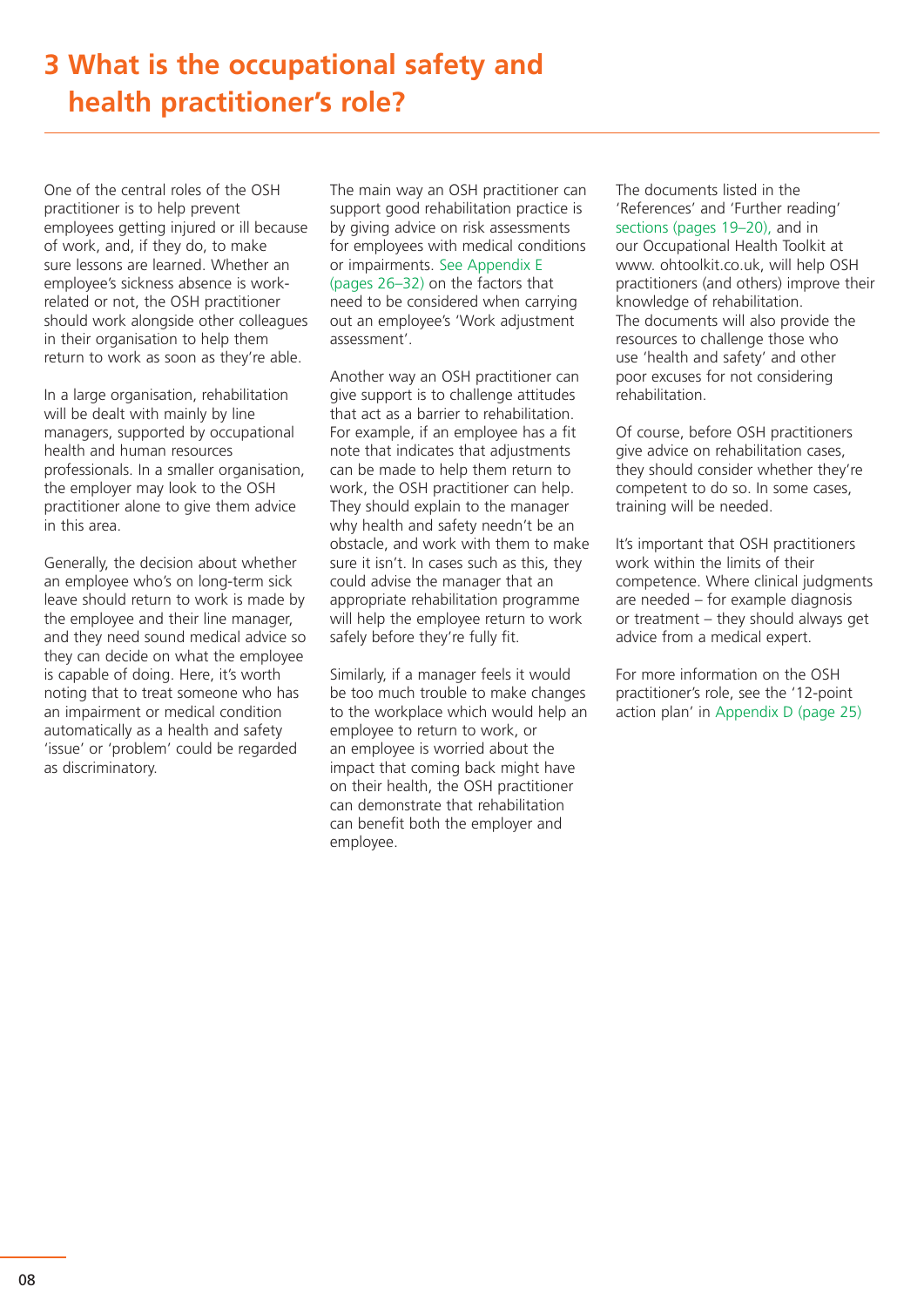# Scenario

John, a 50-year-old pottery worker, suffered from spells of lower back pain for many years. He eventually went off work while waiting for physiotherapy from the National Health Service (NHS).

# Action

- The manager kept in weekly contact and encouraged John to come in for a chat after a few weeks.
- The manager referred John to an occupational health specialist, who suggested the employer should pay for physiotherapy on a private basis to reduce waiting time.
- Once physiotherapy started, John returned to work for four hours a day. Because travelling in the car for a long time and parking were difficult for him, in the first month the employer allowed him to start work after the morning rush hour, leave before the afternoon rush hour, and park in a reserved slot near the work entrance.
- Rather than work on rotating shifts, the employer also let John work days only, and gave him time off for regular appointments with his occupational health nurse and physiotherapist.
- The employer carried out an assessment to look at ways the work could be adapted to John and if there were any health and safety issues.
- As a result of the assessment. instead of John having to carry trays of products on a trolley from a central store to the work area, other employees took turns to bring him his tray.
- Later, the employer introduced a more permanent solution – a scissor platform trolley, which benefited all the pottery workers.
- The employer replaced John's wooden stool with a heightadjustable chair with a back rest.
- In his physiotherapy sessions, John was taught how to improve his posture.
- The occupational health nurse told all employees and managers how to manage back pain.

### Comment

This medical intervention includes good rehabilitation measures and effective work adaptations. However, the OSH practitioner should also assess whether other employees:

- are at risk of lower back pain
- should be given adjustable chairs with back rests, and education on good posture.

It's worth pointing out that nothing was done in response to John's earlier bouts of lower back pain. This may have prevented him from being absent in the first place.

Adapted from the EEF guide, Fit for work.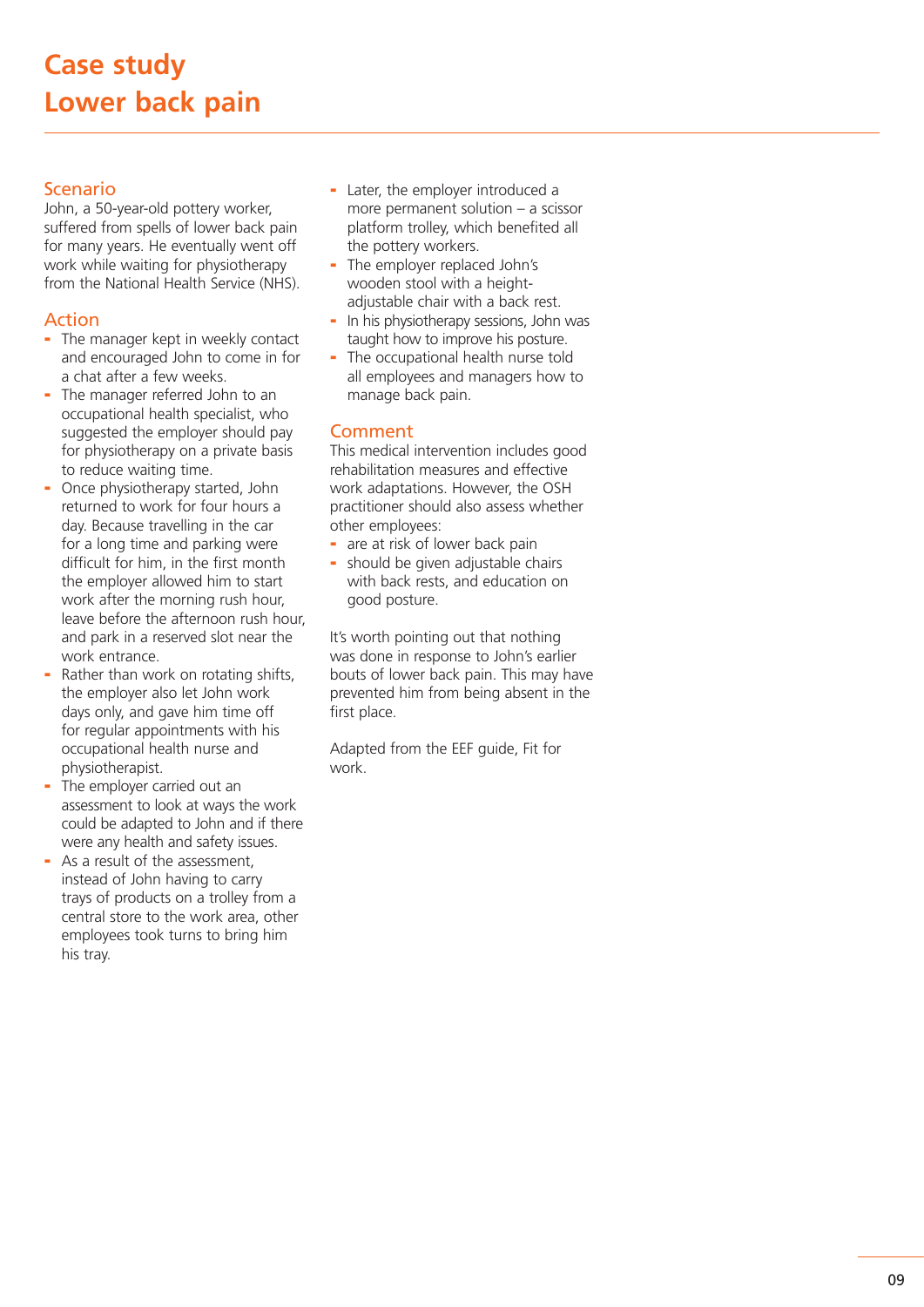- Your organisation should have a clear and up-to-date policy on rehabilitation. This should be part of an overall strategy for managing sickness absence. The policy should clearly defined roles, responsibilities and expectations, and be effectively communicated. This will help create a fair and consistent approach, and build trust between employees, managers and the employer.
- Managing day-to-day sickness absence and return to work should be a line manager's responsibility. For complex issues, managers need to draw on advice from human resources, occupational health or health and safety specialists.
- Early intervention is important, particularly in the case of musculoskeletal disorders, stress and mental health, which can become chronic.\* Generally, intervention should take place within weeks rather than months.
- Managers should stay in regular contact with employees from the start of their absence. Contact should be weekly. If the illness is prolonged, then less frequent contact may be agreed, but it should be at least once a month.
- Rehabilitation should begin at an appropriate stage. In some cases, such as musculoskeletal disorders, this could be very early. In other cases, say nervous breakdown or where the employee is too ill, early contact should mainly be for welfare purposes – to see how the employee is and whether there's anything the employer can do to help. The decision on when it's appropriate to discuss rehabilitation should be based on the manager's conversations with the employee.
- Rehabilitation should be considered once it's clear that absence could be lengthy, say after the employee has sent in a fit note or has been off work for a month.
- A coordinated case management approach is best, beginning with an informal discussion at an early stage
- between the manager, employee and human resources specialist – to start looking at rehabilitation options. The manager should assess what the organisation can do to help the employee return to work. The manager should also try to find out if anything is preventing the employee from coming back, as this will help to identify any adjustments that need to be made at work.
- After the initial meeting, the employer may have to arrange for the employee to see an occupational health adviser or OSH practitioner, or ask the employee's doctor or specialist for more information. Here, the employee would need to give the employer their consent.

 The employer should ask the doctor about the employee's ability to do specific work tasks, and their views on the suitability of the rehabilitation measures that have been proposed (see 'Asking an employee's doctor or specialist for information', opposite). The employer needs to ask about what the employee can and can't do and, if appropriate, how long their disability or medical condition might last.

- The employer should assess whether medical intervention, such as physiotherapy or counselling, will speed up the rehabilitation process. For instance, if a UK employee is on an NHS waiting list for physiotherapy treatment, the employer could arrange for treatment more quickly on a private basis. Here, it's important for the employer to take medical advice so that they can make a decision based on objective evidence. Interventions such as this are likely to be cost-effective for the employer.
- Once the manager has medical advice about what the employee can and can't do, they can plan a programme of rehabilitation.
- The manager may need to make adjustments to the workplace or buy specialist equipment (see 'Examples of reasonable adjustments for an employee', opposite). If these are likely to be expensive, and the employee has a disability, an employer (in the UK) may be able to get funding through Access to Work (see Appendix B, page 23). In other countries, there may be similar sources of funding available. The manager should also assess how long it will take to make adjustments, as this may delay the rehabilitation process.
- At this stage, the manager will need to start thinking about any health and safety issues, and may need to contact their OSH practitioner for advice (see section 3, page 06 and Appendix E, pages 26–32).
- The employer and employee should then agree the arrangements for rehabilitation, and record them.
- The employee's progress should be monitored regularly, normally by their line manager. Their manager should keep notes (making sure confidentiality isn't breached) and agree any significant changes to the employee's role with the occupational health adviser or employee's doctor or specialist.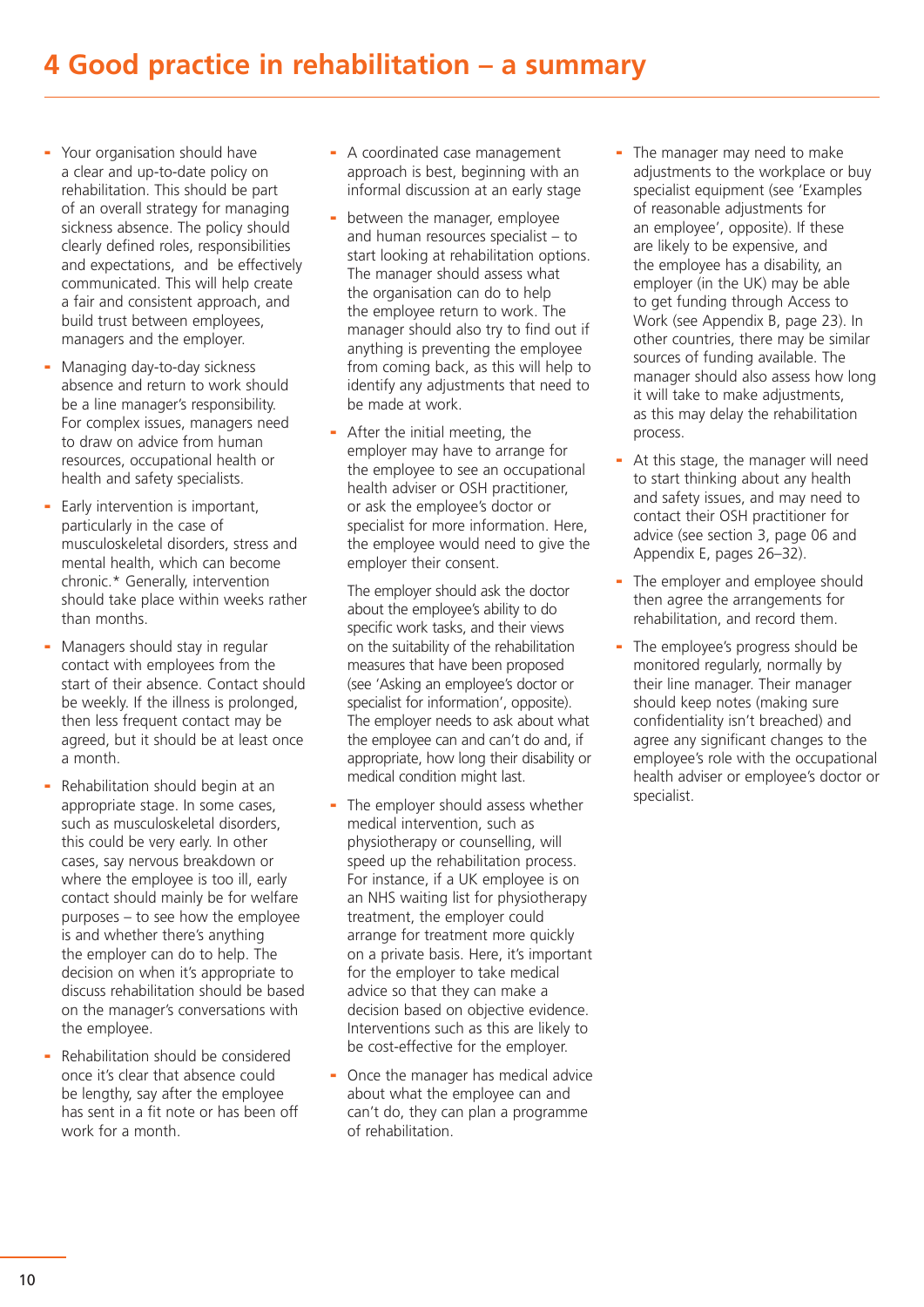# **Asking an employee's doctor or specialist for information**

Employers should get their employee's consent if they want further information from their doctor or specialist after receiving a fit note. The employer should then ask the doctor or specialist for the information in writing. If it's convenient, the employee can hand over a letter from the employer, but usually the employer sends the letter direct to the doctor or specialist. The employer should:

- explain that they would like to help the employee get back to work as soon as possible
- summarise the employee's duties, paying attention to things such as job demands, the work environment, working time, travel, and whether

the employee is a lone worker

- ask the doctor questions about the employee's fitness to do their current job. For instance, they should ask about the possible side effects of medication, the employee's stamina and motivation and, if relevant, whether the employee can lift or move heavy objects. It's important to ask questions about what the employee can do, not just what they can't do
- suggest a range of rehabilitation measures – such as a phased return to work, altering the work or adapting the work environment – to find out if these could help the employee come back to work. Doctors and specialists don't have to give employers information in

addition to that on the fit note regarding an employee's fitness for work or rehabilitation. If they don't, the employer may have to make decisions without this information. If they do agree, they may charge a fee. Unless an occupational health adviser makes the request, the report won't necessarily give clinical information about things such as the diagnosis, or the medication the employee is taking.

Adapted from the EEF guide, Fit for work.

# **Examples of reasonable adjustments for an employee**

#### Working arrangements

- Encourage employees to visit the workplace so that they stay in touch
- Offer them a phased return to build up their strength, gradually increasing their hours of work
- Change their working hours so they don't have to travel at busy times, or offer them flexible working to support their work–life balance
- Provide them with help travelling to and from work, or let them park nearer workplace entrances
- Allow them to work from home - Give them time off work for
- medical treatment and assessments

#### Working environment

- Move their workstation so that it's more accessible, or closer to washing and toilet facilities
- Alter the work premises, for example install ramps or improve lighting

#### Work adjustments

- Give them specialist equipment or modify existing equipment
- Modify their workstation or furniture
- Change or simplify their work pattern, such as no shift or night work
- Give them extra or refresher training
- Modify instruction manuals and standards to suit their abilities
- Modify their work tasks, such as reducing the need for face-to-face meetings or travel if they cause anxiety
- Modify management systems to give them more control
- Reduce their pace of work  $-$  give them less difficult targets or deadlines, longer breaks and so on
- Modify procedures for testing and assessing competence or ability to do a job
- Give them a 'companion', mentor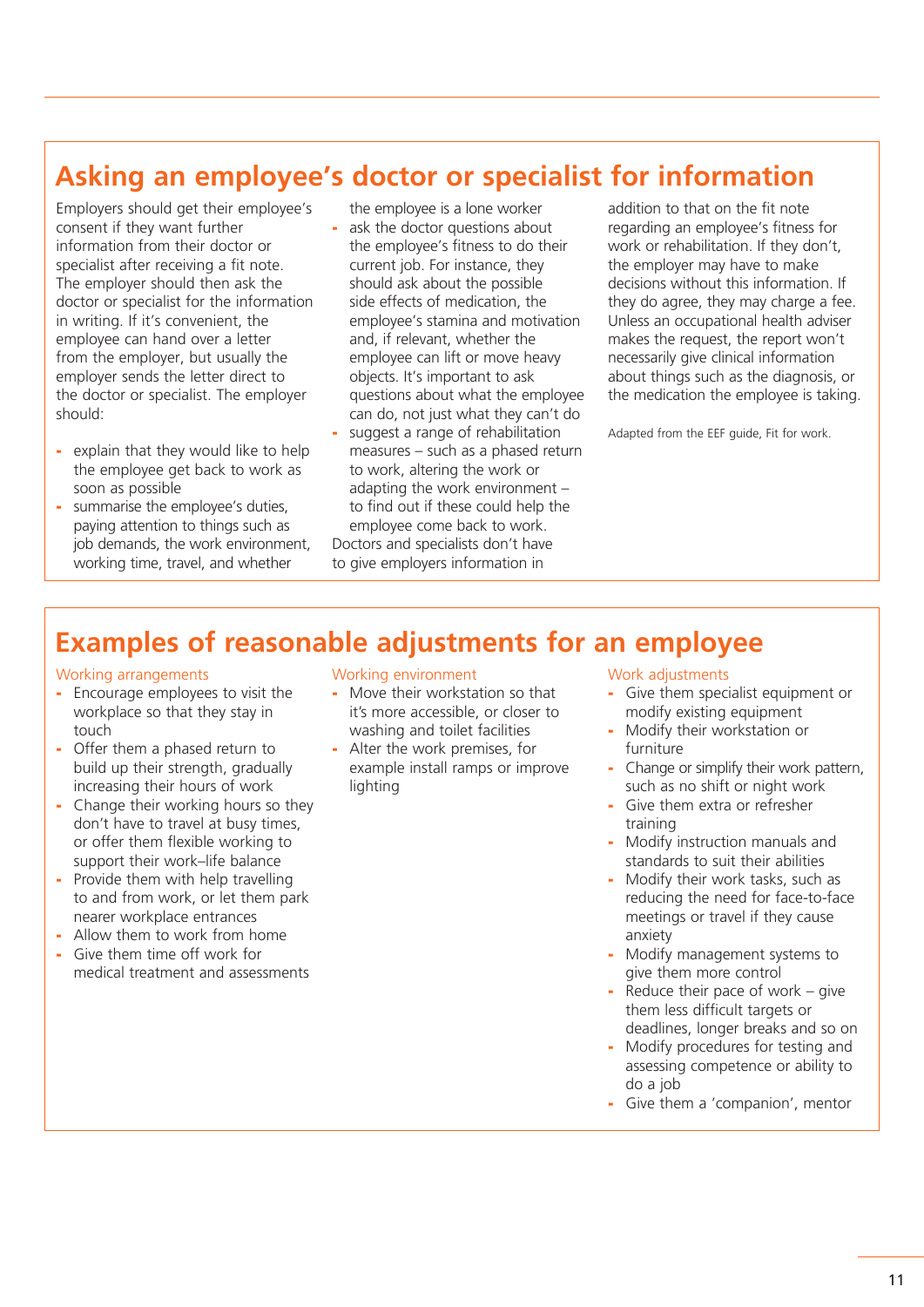### Confidentiality issues

As outlined earlier, employers must get the informed 'express consent' of an employee if they want medical information about them.9 Occupational health professionals, including those employed by an organisation, have a duty of confidentiality and so can't disclose medical information about an employee without their permission.

Occupational health professionals can provide a report on what adjustments to the work they think the employer should introduce. The employee can ask to see the report. It's good practice for the employer to share the report with the employee, even if the employee hasn't asked to see it. You can get more guidance and examples of letters of enquiry from the Chartered Institute of Personnel and Development's (CIPD's) Absence management toolkit and the EEF's Managing sickness absence toolkit (see 'Further reading' on page 20).

Medical records must be stored securely, and should only be seen by medically qualified staff, or those working under confidentiality agreements. Staff who collect and store information must comply with the EU's General Data Protection Regulation (GDPR). However, it is recommended that you follow the data protection regulations that exist in your country of residence.

If the employee doesn't consent to their employer or their occupational health adviser gaining access to their medical information, the employer should explain to the employee that they will have to make decisions without full medical information, which may not be in the employee's best interests. Even if the employee doesn't give their consent, occupational health advisers have a duty of care to tell the employer if there are fitness- for-work issues that could put the health and safety of the employee or others at risk. This can be

done without disclosing the medical reason. If there are disagreements between health professionals and others on confidentiality issues, they can get guidance from the Faculty of Occupational Medicine.10

### Fit notes

Under the fit note system, doctors can suggest an adjustment that may help an employee return to work. For example, this might involve working from home, part-time working or flexible hours. After getting consent from the employee, the employer can ask the doctor for more information (see page 09, 'Asking an employee's doctor or specialist for information').

It's good practice for the employer and employee to stay in touch from the first day of absence – employees can be offended or hurt if the employer doesn't bother to contact them.

Of course, an employee might be reluctant to return to work if their doctor says they should be signed off. Here, it may be helpful for the occupational health adviser (or occupational health physician) and doctor to discuss the case. When the occupational physician and the doctor disagree about an employee's fitness to return, the employer can choose to accept the occupational physician's view,11 or get the opinion of another specialist. Any managerial decisions may ultimately be tested in an employment tribunal.

The employer could also outline what work modifications they can offer if the doctor feels the employee isn't fit for their normal job.

Employees can also be signed off for longer than would otherwise be necessary if they're waiting for medical treatment such as physiotherapy.

Organisations can cut the length of some absences by organising and paying for early and/or more intensive treatment. This should only be done on the advice of an occupational health adviser, so that interventions are appropriate and employees are treated fairly and equally. There are potential tax implications for businesses that provide private treatment for nonwork-related conditions.

Many elements that were in place before the introduction of the fit note system are still in force:

- the doctor can advise the patient that they're not fit for work
- the statement can only be completed by a doctor
- the statement is advice from the doctor to the patient that the patient can use as evidence of their fitness for work for sick pay and benefit purposes. The advice on the statement is not binding for employers.

Important changes introduced under the fit note system are as follows:

- a new option of 'may be fit for work. advice'
- doctors are no longer asked to issue statements confirming that someone is fit for work
- more space for comments on the practical effects of the patient's condition, with tick-boxes to indicate simple adjustments or adaptations that could help their return to work
- telephone consultations treated as an acceptable form of assessment
- the maximum validity of a statement reduced from the first six months of illness to the first three months.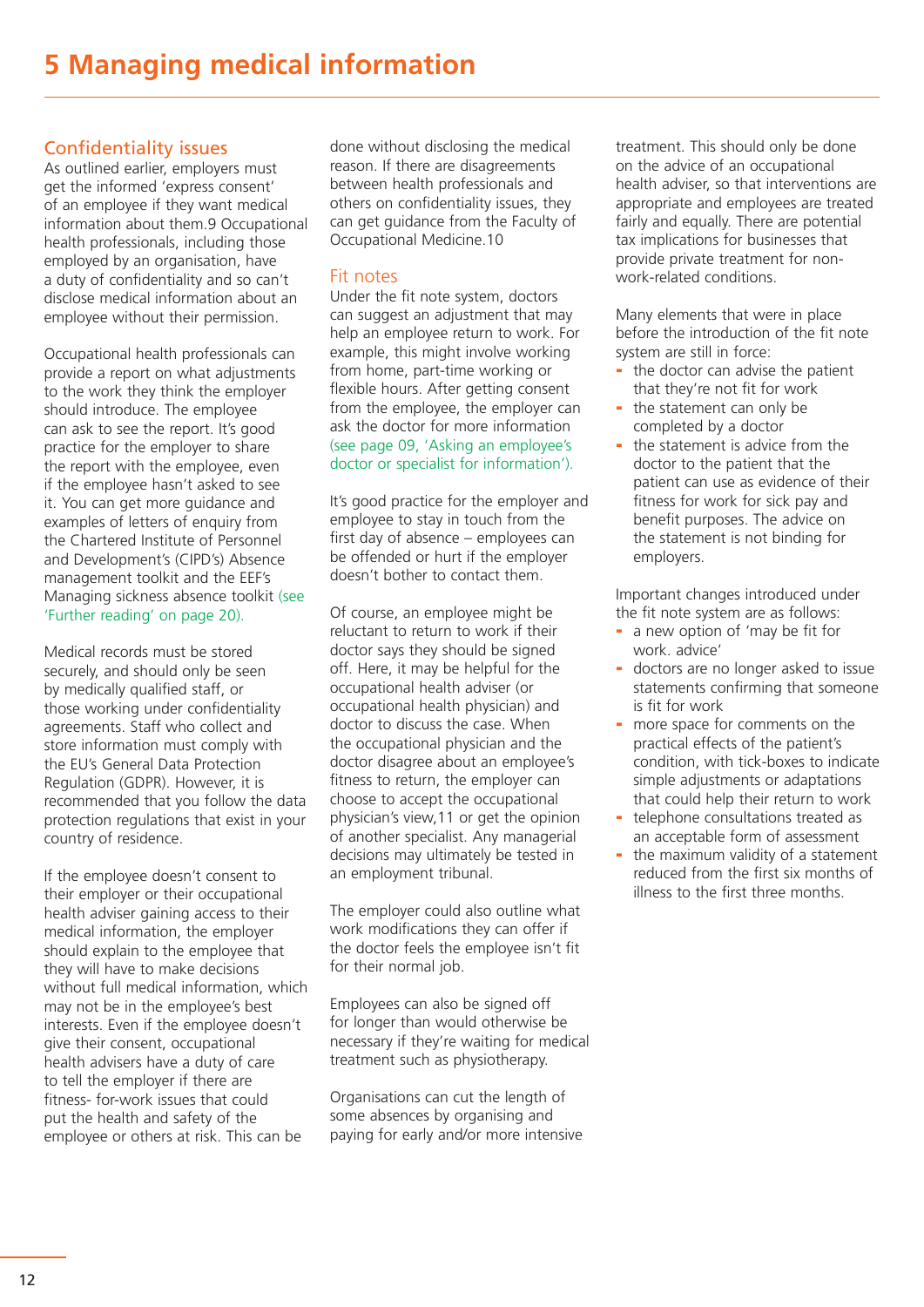# **Scenario**

Steve, a 32-year-old forklift truck driver, had an accident at work that crushed his foot. Steve had to have his toes amputated. He found it difficult to stand and walk, and suffered from depression.

### **Action**

The employer contacted their insurance company, which had a rehabilitation return-to-work programme led by occupational therapist case managers. The case manager visited Steve to assess his circumstances and then made recommendations on interventions, discussing these with Steve, his doctor, other medical specialists, the employer and members of Steve's family.

Steve was referred to the programme 15 months after the accident.

As part of his return-to-work programme, the case manager:

- carried out a workplace assessment

- arranged for Steve to return to work gradually – in a different job but with the same employer
- arranged for private physiotherapy and pain management from a specialist
- organised gym membership and a subscription to a slimming class
- arranged for Steve to be assessed by a podiatrist and for an orthopaedic firm to provide special shoes
- had ongoing discussions with Steve's doctor.

Steve came back to work 27 months after the accident, initially working four hours a day before returning to full time work.

### **Comment**

While this is a good example of the use of an insurer's rehabilitation service, it's worth noting that Steve wasn't referred until 15 months after the accident. Normally, referral should take place much earlier than this.

Adapted from the DWP publication, Building capacity for work.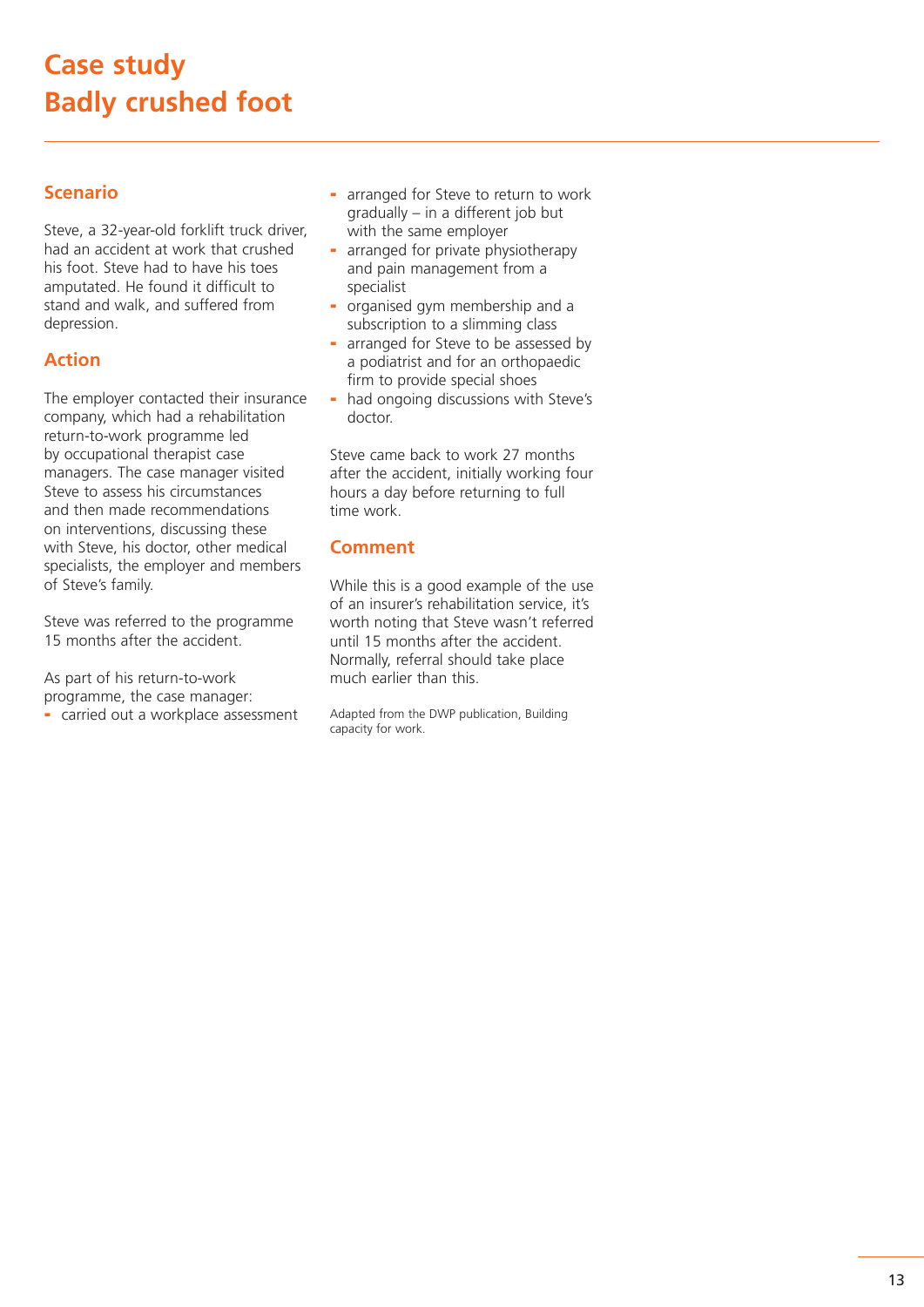# **6 Occupational health advice and rehabilitation support**

In the UK, managing rehabilitation successfully relies on good occupational health advice. Employers who use occupational health advisers are much more likely to meet their legal obligations under employment and disability discrimination law.

If an employer relies on advice from the employee's doctor, they should bear in mind that doctors should only act in what they consider to be the best interests of their patient, and need to be convinced that rehabilitation is appropriate. They have no responsibility to the employer and are under no obligation to give them advice. However, some doctors will respond to requests for help and guidance, particularly if it comes from the employee.

Most doctors don't have occupational health expertise and can't offer the type of advice that occupational health professionals can. For instance, an occupational health specialist can:

- advise on whether return to work is appropriate and what's practicable
- examine the employee, advise on whether rehabilitation is an option and, if so, the adjustments to the workplace that may be needed
- monitor employees on a rehabilitation programme
- give employees advice and recommend specialist advice or treatment
- assess whether it would be useful for the employer to pay for certain treatments
- provide a second opinion on a doctor's report, and discuss any differences of opinion they may have
- assess an employee's eligibility for retirement or disability benefits
- support the prevention of workrelated illness and injury by advising on a health-related risk assessment, carrying out health surveillance, giving advice at the early stages of an occupational disease, and promoting health.

Legally, if an employer is thinking of dismissing an employee on the grounds of ill health, they must demonstrate that they've taken reasonable steps to discover all the relevant facts. This means getting advice from an occupational health specialist, rather than relying solely on information provided by the employee's doctor.

If organisations don't have access to full-time occupational health support, other options include:\*

#### Employee's doctor or specialist

While they may not have occupational health expertise, they will understand the medical aspects of their patient's condition.

#### Employment Medical Advisory Service

This service, part of the HSE, offers information on the availability of local occupational health services. You can find your local EMAS office in the phonebook, under 'Health and Safety Executive'.

#### Insurance companies

Some insurance companies offer rehabilitation support, particularly where absence is work-related or prolonged.

### IOSH

IOSH's free Occupational Health Toolkit gives OSH practitioners a wide range of resources to help tackle key occupational health issues. The site is an occupational health 'hub' for nonmedical practitioners, and has lots of tools to help deal with occupational health matters. To find out more, visit www.ohtoolkit.co.uk.

### NHS Plus

In England, some NHS trusts sell occupational health support services to small businesses. For more information, visit www.nhshealthatwork.co.uk.

Similar arrangements are available in Wales (www.wales.nhs.uk), Scotland (www.healthinfoplus.co.uk), and Northern Ireland (www.hscni.net).

### Occupational health service providers

The Commercial Occupational Health Providers Association (COHPA) is

a not-for-profit trade association that can help you find a commercial

occupational health provider. Find out more at www.cohpa.co.uk.

#### Rehabilitation or case management specialist companies

Case management is a collaborative process that assesses, plans, implements, co-ordinates, monitors and evaluates the options and services needed to meet an individual's health, care, educational and employment needs. For more information, contact the Case Management Society UK on 0870 850 5821 or visit www.cmsuk.org.

### Scottish Centre for Healthy Working Lives

This provides free, confidential advice and information in Scotland on a wide-range of workplace health issues, including health promotion, occupational safety and health, employability and vocational. rehabilitation (t +44 (0)800 019 2211), as well as workplace visits. For more information, see

www.healthyworkinglives.com.

### Healthy Working Wales

This government-funded service offers confidential, practical and free advice to small businesses and their workers in Wales on workplace health and safety, managing sickness absence and return-to-work issues. Visit www. healthyworkingwales.wales.nhs.uk/ home.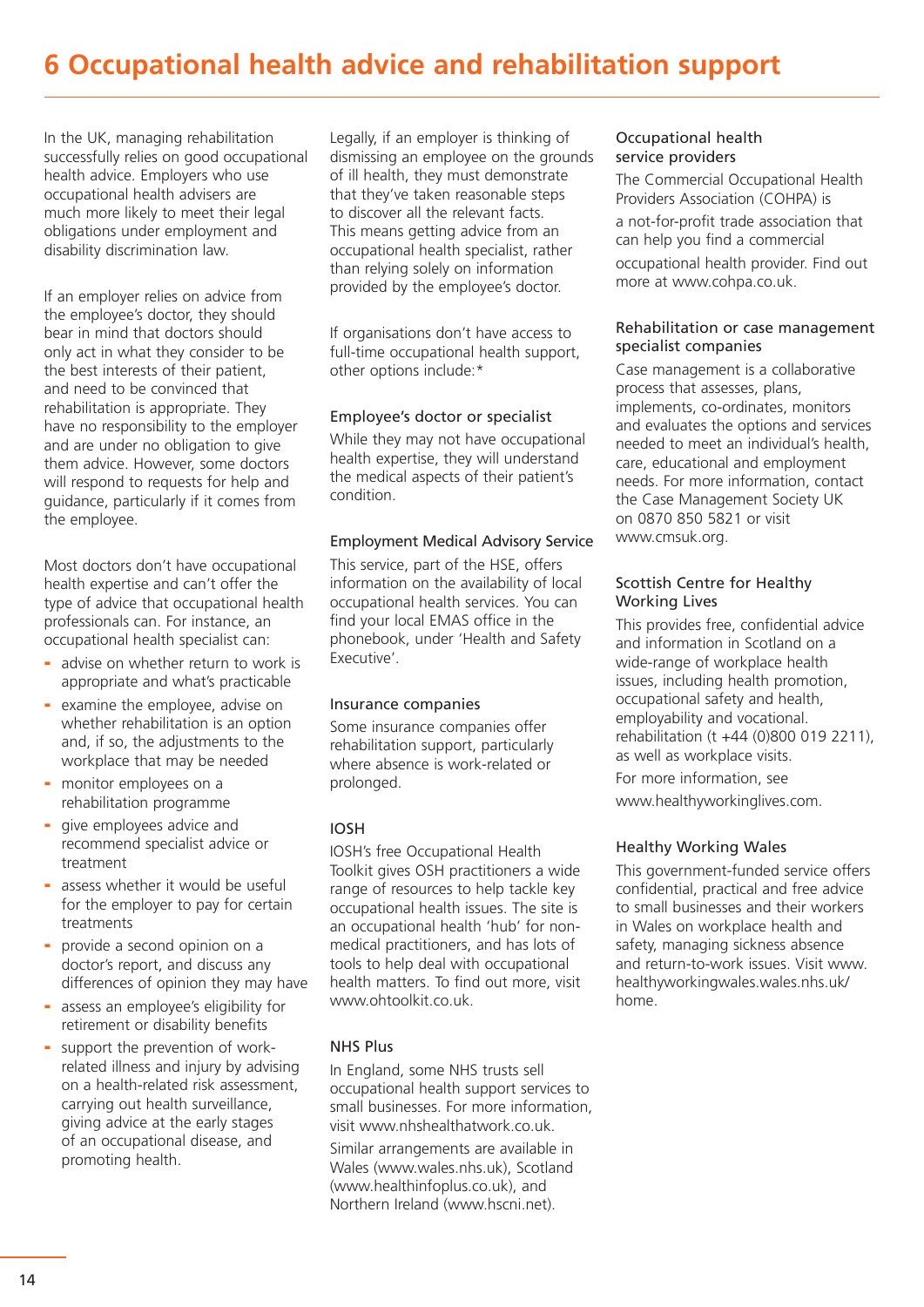# **7 Absence due to work-related accidents or ill health**

If an employee is absent as a result of a work-related accident or illness, they might be reluctant to agree to rehabilitation. This could be because they're:

- concerned that the source of harm hasn't been removed or aren't confident that what's been done to remove or control it has been successful
- thinking about claiming compensation and feel it may have a negative impact on their claim
- not aware of your organisation's ability and willingness to be sufficiently flexible to meet their needs.

Here, the OSH practitioner has a role to play in helping the employee get the confidence to return to work, by

making sure that a proper investigation has been carried out and measures have been put in place to prevent a recurrence. The manager may need to identify, with the employee, any health and safety or refresher training and development the employee might need.

There may also be issues around blame, especially if, for example, the manager had some part to play in an employee's work-related stress. Here, the human resources specialist may have to get involved.

Employers might be concerned that giving help to an employee (such as paying their medical bills) could be seen as an admission of liability. According to the Association of Personal Injury Lawyers' code of

practice on rehabilitation,12 solicitors acting for both the claimant and insurer have a duty to consider, as soon as possible, whether rehabilitation will improve an employee's long-term wellbeing. Also, the Compensation Act 2006 states that an offer of treatment or other redress doesn't represent an admission of negligence or breach of a statutory duty. Therefore, employers shouldn't hesitate to give employees help to return to work, and may even get assistance from their insurer.

As part of the investigation of the incident or situation that led to an employee's absence, the OSH practitioner should assess whether employees carrying out similar work are also at risk, and if things should be done to protect the wider workforce.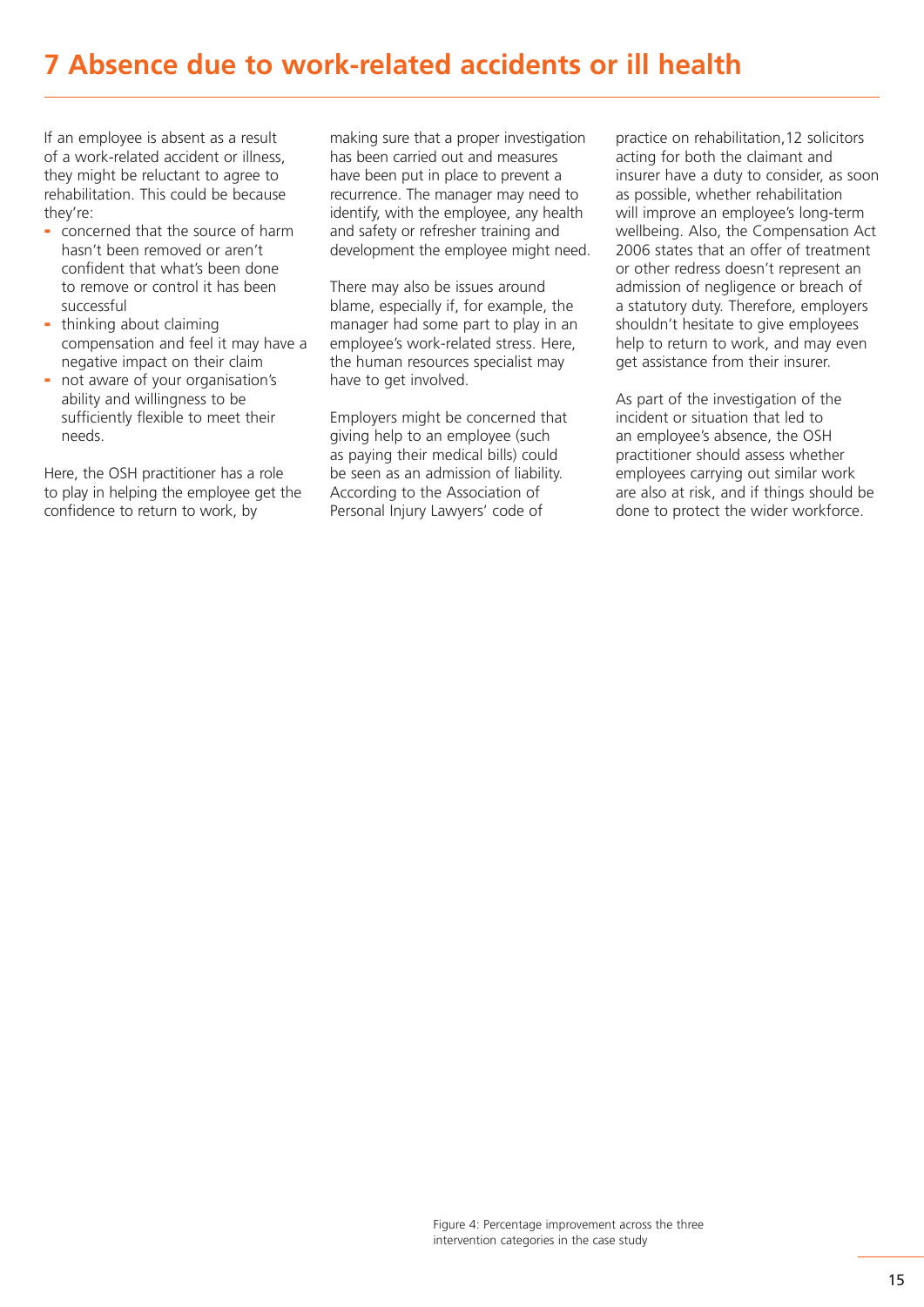# Scenario

Tara, a 35-year-old clerical worker, felt she couldn't cope with her work, and visited her doctor. The doctor wrote out a fit note for 'stress', and signed Tara off work for two weeks.

### Action

Within the first few days of absence, Tara's manager phoned her, simply to begin dialogue and show concern. The manager dealt with her sensitively, and didn't put any pressure on her by asking when she was returning to work. The manager ended the call by agreeing that they should update each other the following week if Tara hadn't returned to work.

When her manager phoned again, Tara had seen her doctor and had received another fit note. At this stage, the manager asked Tara what the doctor had advised and if she was waiting for treatment or counselling. Her manager also asked if they could have a chat about her illness, along with the occupational health adviser, human resources manager and someone to act as her companion (a work colleague or union representative). Tara agreed.

As a result of the conversation, it turned out that recent changes to Tara's role had been causing her anxiety, and she felt incapable of doing this aspect of her job. The occupational health adviser and the manager suggested to Tara that, when she felt better, she could return to work on a part-time basis, and that the new duties that were causing her stress would be given to someone else during that period. They also told her that she should be given training to help her carry out her new responsibilities.

Tara was happy with these recommendations. After six weeks, she returned to work on a part-time basis. Once her training was complete and her manager had checked that she felt she could cope with the work, Tara returned to work full-time.

### **Comments**

Making early contact with the employee is particularly important in cases of stress, as the risk of long-term ill health is high.

Of course, not all cases are as straightforward as this, and there can be complications. For example, if the

employee alleges that their manager is the cause of their stress, another manager should make and keep in contact with the employee. They should ask the employee, when they feel well enough, to send in their grievance, or arrange a meeting to start the grievance process.

In cases of severe depression or mental illness, the employee will probably need a course of treatment before the manager can discuss rehabilitation with them. Even so, it's important that the employee doesn't feel forgotten about, so the manager should still keep in touch (where necessary, via a third party such as a relative) to give reassurance and support. For more advice on what to do in such situations, have a look at the HSE stress webpage, www.hse.gov.uk/stress, including the section aimed at the 'Line manager'. Other useful resources include a 'Stress at work' video, in different European languages, from the European Commission and the European Agency for Safety and Health at Work.

Adapted from the EEF guide, Fit for work.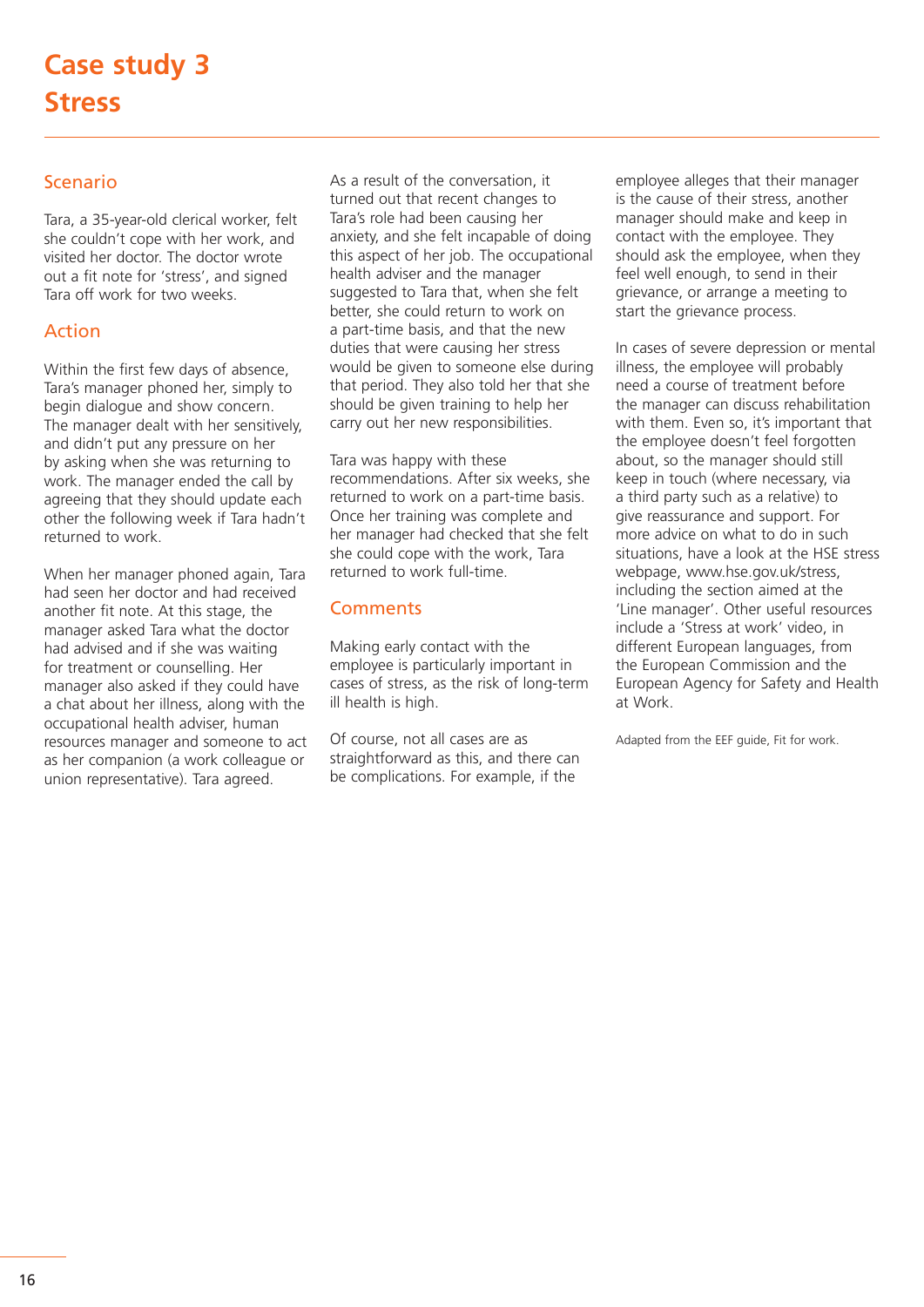# **9 Occupational Cancer**

According to new research funded by IOSH, more support is needed for employees returning to work after suffering from mental health problems.

New findings show workers need help gaining self-awareness and regaining control, while the knowledge and skills of their supervisors should be strengthened. Personalised returnto-work plans involving good communication and assessment of each worker's values, views and needs can also be helpful.

Common mental health problems such as anxiety, depression, stress and adjustment disorders can negatively affect workers' quality of life, while prolonged absences may put them at risk of unemployment.13

Employment has been shown to be beneficial for health, including for depression and general mental health. Common mental disorders (CMDs), such as depression, anxiety, adjustment disorders and stress-related complaints, are the most common cause of sickness absence and work disability. As such, they're associated with high costs and pose a problem for society, employers and workers. At any moment, about 20 per cent of working age people in OECD countries suffer from a mental health problem, which has a major impact in terms of reduced productivity at work, sickness absence and work disability.14

Managers play a crucial role, and so improving their knowledge and skills on how to support workers with mental health problems in the workplace is recommended not only after sick leave, but also before it, to prevent sickness absence. Further research and resources can provide support to managers when carrying out their responsibilities.

As a return-to-work intervention, it is key that workers are supported in gaining more self-awareness and insight into their personal needs and wishes. This support should:

- open their eyes to the fact that their way of dealing with their work situation is not helpful to themselves
- make them aware of their own work-related needs
- empower and support them in being more assertive and influential in adapting their work tasks, where possible.

Most people with mental health problems can recover completely and are able to resume work successfully. However, if someone's mental health condition was caused or made worse by work pressures, these need to be tackled.

As part of their treatment, sufferers can learn coping skills. These skills help them recognise and deal with pressures much better. They learn to tell the warning signs of possible relapses and, when this happens, the manager should discuss and agree adjustments to their work. Employees on medication may experience side effects, or it may take time for them to get the right medication and dosage. In both cases, their line manager should monitor them to make sure they can do their job safely.

A personalised approach by managers and (occupational) health care professionals – consisting of good communication and an assessment of what the worker's values, views and needs are – is recommended.

There's a lot of stigma attached to mental health problems and this needs to be managed. Employers should make sure managers are well informed about mental health issues. Many conditions can be treated or controlled, and so shouldn't affect someone's ability to do their job. The employee and manager should agree what can be communicated to work colleagues and what should remain confidential. Managers shouldn't tolerate gossip or speculation about an employee's mental health condition.

You can get more guidance on tackling work-related stress from:

- the HSE, at www.hse.gov.uk/stress/ index.htm
- the European Agency for Safety and Health at Work, at www.healthyworkplaces.eu/en
- the US National Institute for Occupational Safety and Health, at www.cdc.gov/niosh/topics/stress.
- the Canadian Centre for Occupational Health and Safety, at www.ccohs.ca/topics/wellness/ stress/ and at www.ccohs.ca/ topics/wellness/mentalhealth/

You can get useful guidelines on counselling from the British Association for Counselling at Work, http:// bacpworkplace.org.uk/.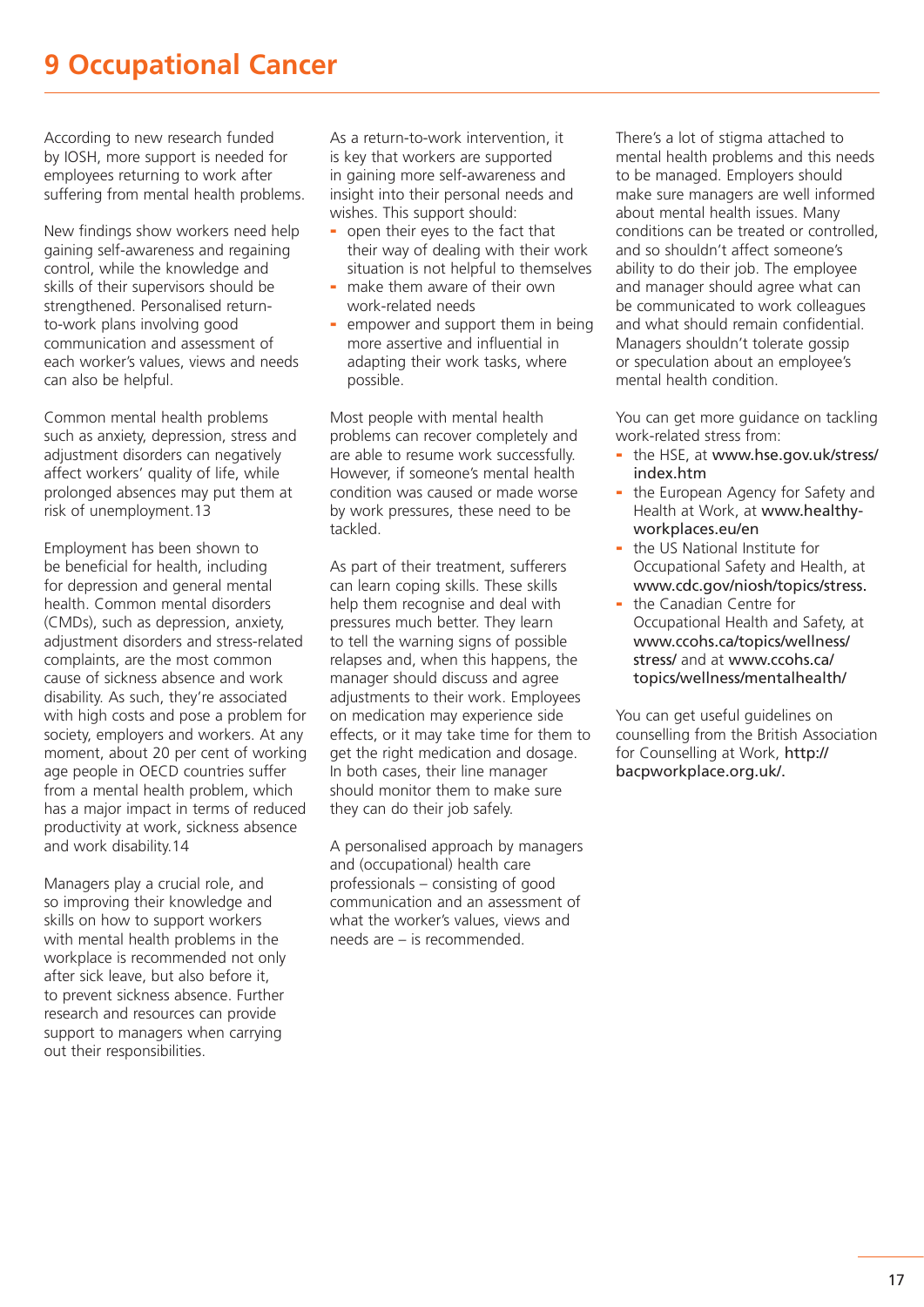# **9 Occupational Cancer**

Cancer is not a single disease with a single cause or treatment. It develops when cells in the body grow in an uncontrolled and abnormal way. There are numerous types of cancer, each with its own name and treatment and different types of cancer have their different sets of causes. However, occupational cancer is usually caused by exposure to carcinogens in the workplace.

It is estimated that occupational cancers are a leading cause of workrelated deaths worldwide. Asbestosrelated diseases alone account for at least 100,000 deaths worldwide each year. According to a study in Great Britain, over one year, five per cent (8,000) of all cancer deaths were attributable to occupational exposure. The number of workplace deaths caused by accidents in the same period was around 200 – so almost 40 times more deaths are attributable to occupational cancer than to accidents.

Many cancers can be prevented by reducing exposure to carcinogens. Some cancers can be detected early in their development, treated and cured. Early intervention is crucial to increasing the chances of surviving cancer, and this relies on early detection.

Early intervention for all work-related ill health is a key aspect of ensuring the best outcome for both employee and employer. If someone has suspected occupational cancer, it's important to protect them from further exposure to carcinogens and other substances or tasks that could make their condition worse or adversely affect their treatment, while the causes of their symptoms are investigated.

If cancer is diagnosed, exposure to carcinogens and other substances that could make the condition worse or affect the outcome of treatment must be controlled. If controls are not sufficient or changes to the work process can't reduce exposure enough, then consider moving the employee to a different area or changing their duties.

The type and severity of an employee's disease will determine whether they can remain in work. An employee might not wish to disclose any medical information to their employer. However, relevant information such as the treatment schedule and any restrictions on the work that can be done could help the employer make any reasonable adjustments needed.

If the employee is fit to work, it's important that they shouldn't be exposed to tasks or substances known or thought to be carcinogenic, or that could adversely affect their treatment or recovery.

Therefore, it's important to consult the employee (and their health practitioner if possible) on what work they might be capable of and to review this continually as treatment progresses. There may be occasions where an employee's symptoms are so bad that they must take time off work to recover.

A rehabilitation programme for absence due to cancer-related illness should aim to include:

- adequate policies or quidelines
- effective procedures for overseeing the rehabilitation process
- trained line managers
- early contact with the employee
- early health assessment
- a rehabilitation plan agreed by all stakeholders, particularly the employee
- flexible return-to-work options
- regular review.

You can get more guidance on tackling work-related stress from:

- the HSE, at www.hse.gov.uk/ cancer/index.htm
- The Return to Work Knowledge Base, a resource to help people overcome ongoing illness and get back to work at www. rtwknowledge.org/

Macmillan Cancer's Returning to work: cancer and vocational rehabilitation explains current vocational rehabilitation services for people with cancer at https://be.macmillan.org.uk/ be/p-19646-managing-cancer-in-theworkplace.aspx.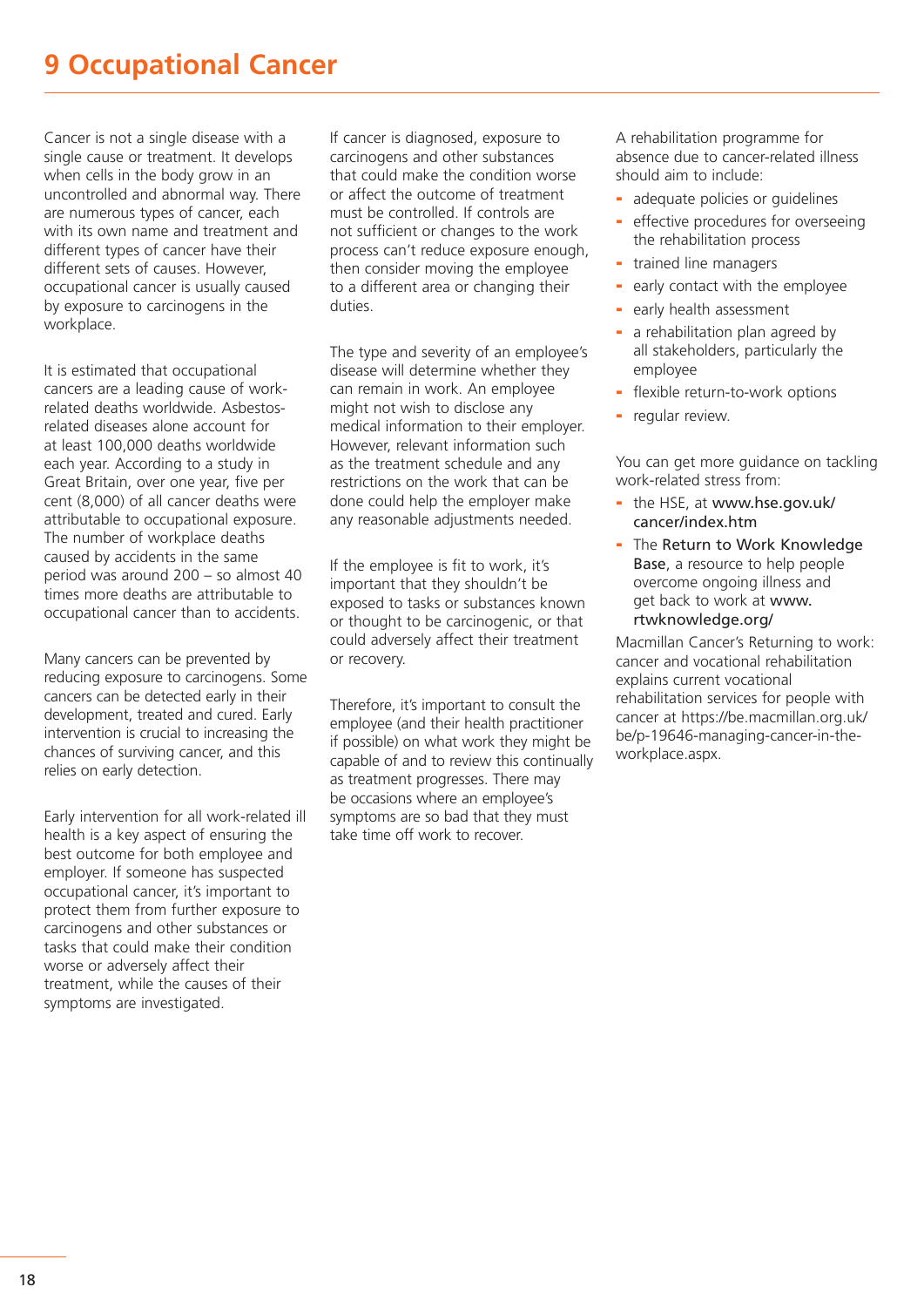A lot of publicity is given to workrelated sickness due to stress. However, HSE statistics6 show that as many cases of work-related sickness absence are caused by musculoskeletal disorders (MSDs). In 2016–17, 500,000 UK employees reported symptoms of MSDs, of which 45 per cent related to upper limbs, 38 per cent to back and necks, and 17 per cent to lower limbs resulting in 8.9 million lost working days.

The HSE (UK) website recommends the following advice for returning to work after musculoskeletal disorders:

# Record sickness absence

Correct monitoring of sickness absence can help identify the causes of MSDs, which will enable them to be tackled early on. It will also enable you to identify individuals with MSD problems early on in their absence so they may be approached to consider an appropriate and timely plan for their return to work.

## Keep in contact

Early contact can help identify the cause of an MSD. This allows the employer to review their risk assessment and attempt to rectify the problem. The employer can then reduce the risk of other employees being affected by a similar injury, and limit the likelihood of the returning employee experiencing a reccurrence of their injury.

The general messages for people who suffer back pain are that they should stay active, try simple pain relief and seek medical help if necessary.

It's important to remember that contact should not end when the employee returns to work. Regular discussion and review of the return to work process should ensure that actions taken have been effective.

# Planning adjustments

For musculoskeletal disorders, altering a task, equipment or the workload an individual faces can significantly reduce the risk of MSDs reccurring. These adiustments are often simple, cheap, and cost-effective. Often the costs of any adjustment are outweighed by the longer-term benefits of getting the employee back to work early.

Some changes may be temporary, designed to help someone build up to the level of work they did before, such as reduced hours or lighter duties. It may help to make a permanent change such as introducing a lifting aid to reduce manual handling not only for the individual affected but also for others exposed to similar risks.

Simple adjustments such as changing equipment or introducing voice recognition software can have a major impact on someone's wellbeing and their ability to return to work.

These adjustments may require several attempts to perfect and a degree of trial and error is likely to be necessary. Introduction of the adjustments should be carried out in consultation with the employee, their representatives and others who may be affected.

In most cases, those who have been absent due to MSDs make a full recovery and can return to their old jobs. It is important to learn lessons on causes of injury and how the task can be eliminated or adjusted to prevent others being injured and having to take time off with MSDs.

# Professional advice/services

There is a wide range of professional services and advice that could be used in order to assist an employee affected by MSDs. These could include occupational health professionals, a GP, physiotherapists, and ergonomists (for workplace adjustments).

The treatment of MSDs can be complicated and could depend on the individual themselves as well as the nature of their injury. If you have access to occupational health providers or experts, they should be consulted as they will be able to help with every stage of the process.

Organisations could introduce a holistic approach to dealing with MSD health problems involving education, discussion, exercise, workplace adjustments, treatment and addressing the other factors that can play a part in restricting the chances of return to work.

# A return to work plan

Returning to work after time off with an MSD can be difficult. It will be easier if this process is planned by all of those involved, including the employer, employee, employee representatives, occupational health professionals and others. A plan needs to be agreed for the individual, with the support of all parties involved.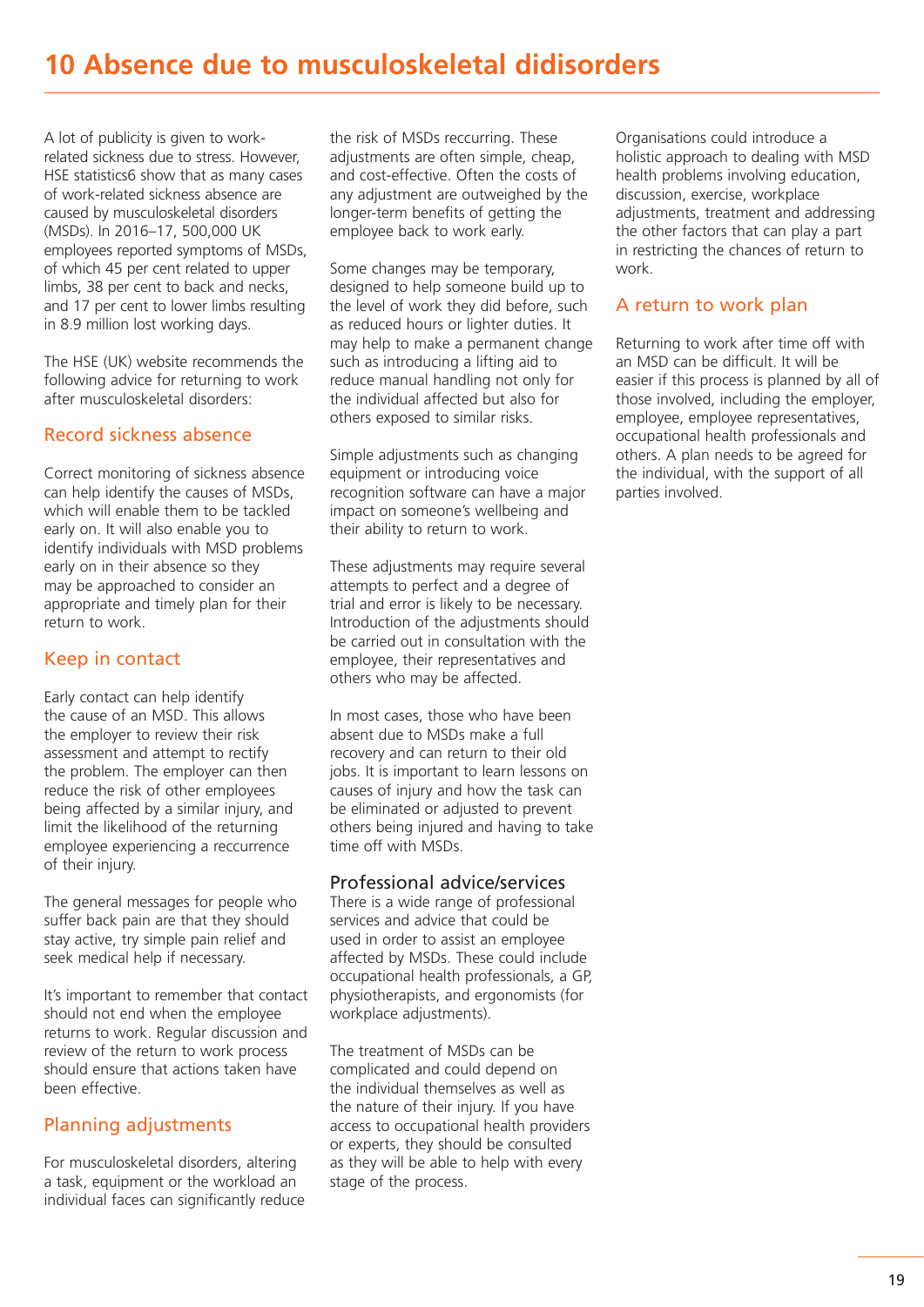# **11 Maternity leave**

It's easy to overlook managing return to work when women come back from maternity leave. After all, maternity leave is common, and most of the

time there are no problems. However, a number of issues can affect new mothers, such as:

- a lack of confidence, after a long time away from the workplace
- the need for re-training in skills that will keep them healthy and safe
- an increased risk of stress-related illness, caused by coping with work– life balance, fatigue or anxiety about separation from their new baby
- post-natal depression, which affects between 10 to 15 in every 100 women having a baby.16

There may be health and safety issues too – such as if the mother is still breastfeeding and returns to a job that exposes her to hazardous substances. The employer may also have to provide a room where mothers can express milk.

Of course, where the mother has suffered a miscarriage or her baby has been stillborn, the employer should show support and sensitivity.

As with other work absences, the manager should keep in touch with an employee who's on maternity leave, as long as the amount and type of contact is reasonable. The employee and her manager should discuss her

plans for returning to work, and the employer should keep her informed of important developments in the workplace. In the UK, the Work and Families Act 2006 allows women on maternity leave to work for up to 10 days during their maternity leave ('keeping in touch' days). These help reduce the risk of problems when employees return to work.

By law, employers must carry out risk assessments for new and expectant mothers. The assessment should be reviewed with the employee on their return to work. For more information, visit www.hse.gov.uk/mothers.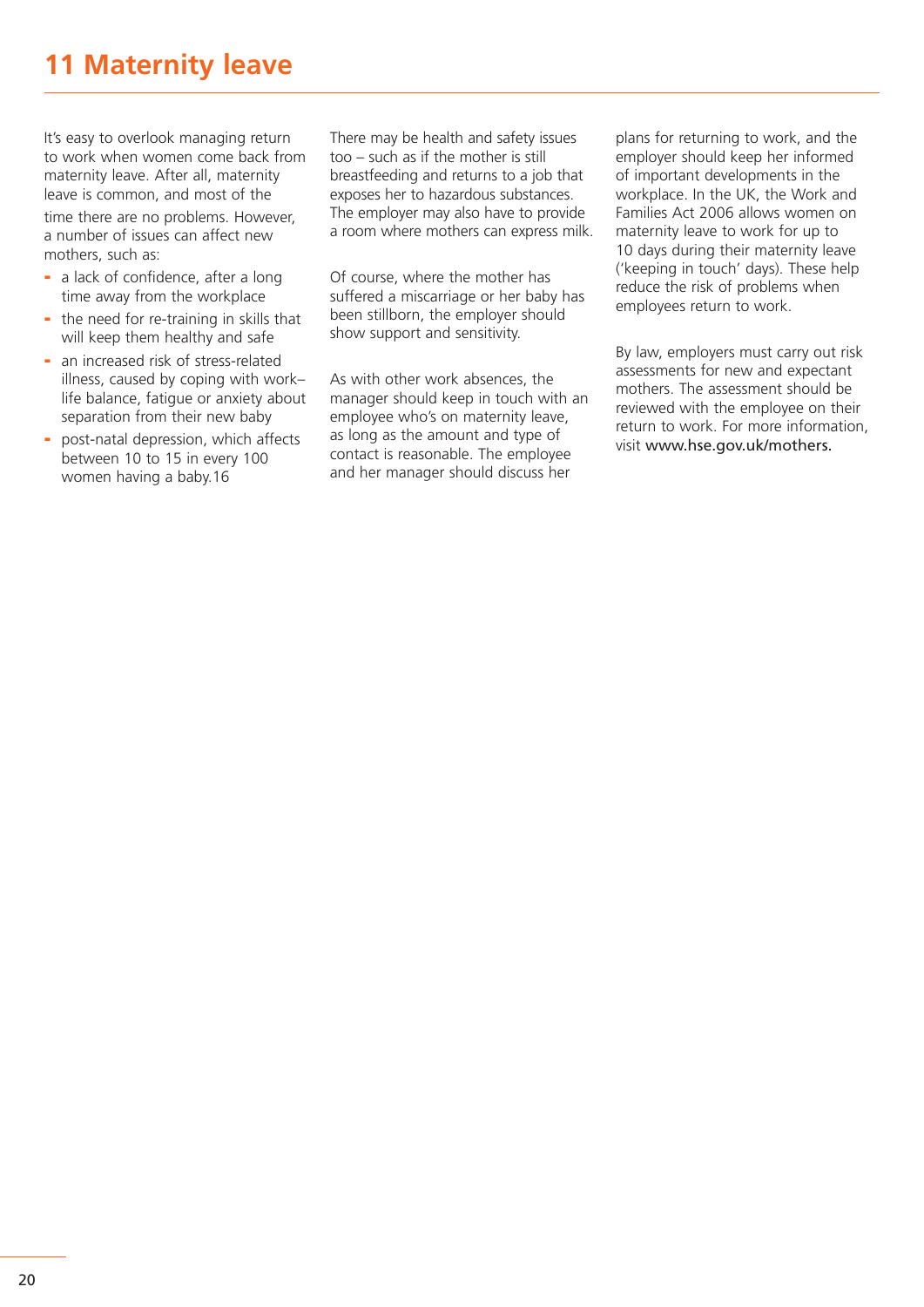# **12 Reconciling health and safety and disability discrimination requirements**

In the UK, employers have a duty under the Equality Act 2010 (UK), which replaced most of the Disability Discrimination Act (DDA). However, the disability equality duty in the DDA continues to apply. An employer has to make 'reasonable adjustments' to avoid you being put at a disadvantage compared to non-disabled people in the workplace. For example, adjusting your working hours or providing you with a special piece of equipment to help you do the job.17 The employee can play an active role in discussing these arrangements.

Guidance produced by the HSE and the Equality and Human Rights Commission (UK) emphasises that:18

- health and safety law and its implementation is in the interests of all employees, with or without disabilities, and of the employer
- people with disabilities should expect risk management in the workplace that's effective and enabling
- health and safety law and the Disability Discrimination Act, when used appropriately, should work together to increase the employability and retention of people with disabilities
- a positive and sensible approach to risk management can, and should, in most circumstances, encourage the inclusion of people with disabilities in the workplace
- risk assessments shouldn't focus on an individual's disability – they should look at the overall demands of the work and how best to manage the associated risk
- employers should help employees feel safe and supported to disclose and discuss the impact of the work environment on the management of their disability or long-term health condition
- employees should work with employers to help them assess and manage risk, and to discuss approaches to making reasonable adjustments.

Health and safety should never be used as an 'excuse' to justify discriminatory treatment. It should be the exception rather than the rule to exclude people with disabilities from particular jobs and tasks. When you're assessing whether an adjustment is reasonable or not, you need to consider:

- how effective will it be?
- will it mean that the employee's disability is slightly less of a disadvantage, or will it significantly reduce the disadvantage?
- is it practicable?
- will it cause a lot of disruption?
- will it help other people in the workplace?
- is the cost prohibitive?

The 'Work adjustment assessment' in Appendix E (see pages 26–32) will help you decide on reasonable adjustments, taking account of potential health and safety risks.

If you give advice on risk assessments for employees with medical conditions or impairments, it's important that you fully understand the national legal requirements for disability discrimination (see Appendix B, page 23 for more information on the Equality Act). Even if the employee doesn't have a disability under the legal definition, reasonable adjustment (as required by UK law) provides a model for good practice in rehabilitation.

It's also useful to appreciate that how you perceive or define the term 'disability' affects your response to someone with a disability. For example, those with a 'medical model' mindset place an emphasis on the illness itself, focusing on a diagnosis and a cure. By contrast, today's employers and policy- makers need to apply the 'social model', looking at what the person can and can't do – the functional consequencesn – and focusing on using reasonable adjustments to remove or overcome barriers created by society or the working environment.

You can get more information about the social model of disability in Appendix A, page 22.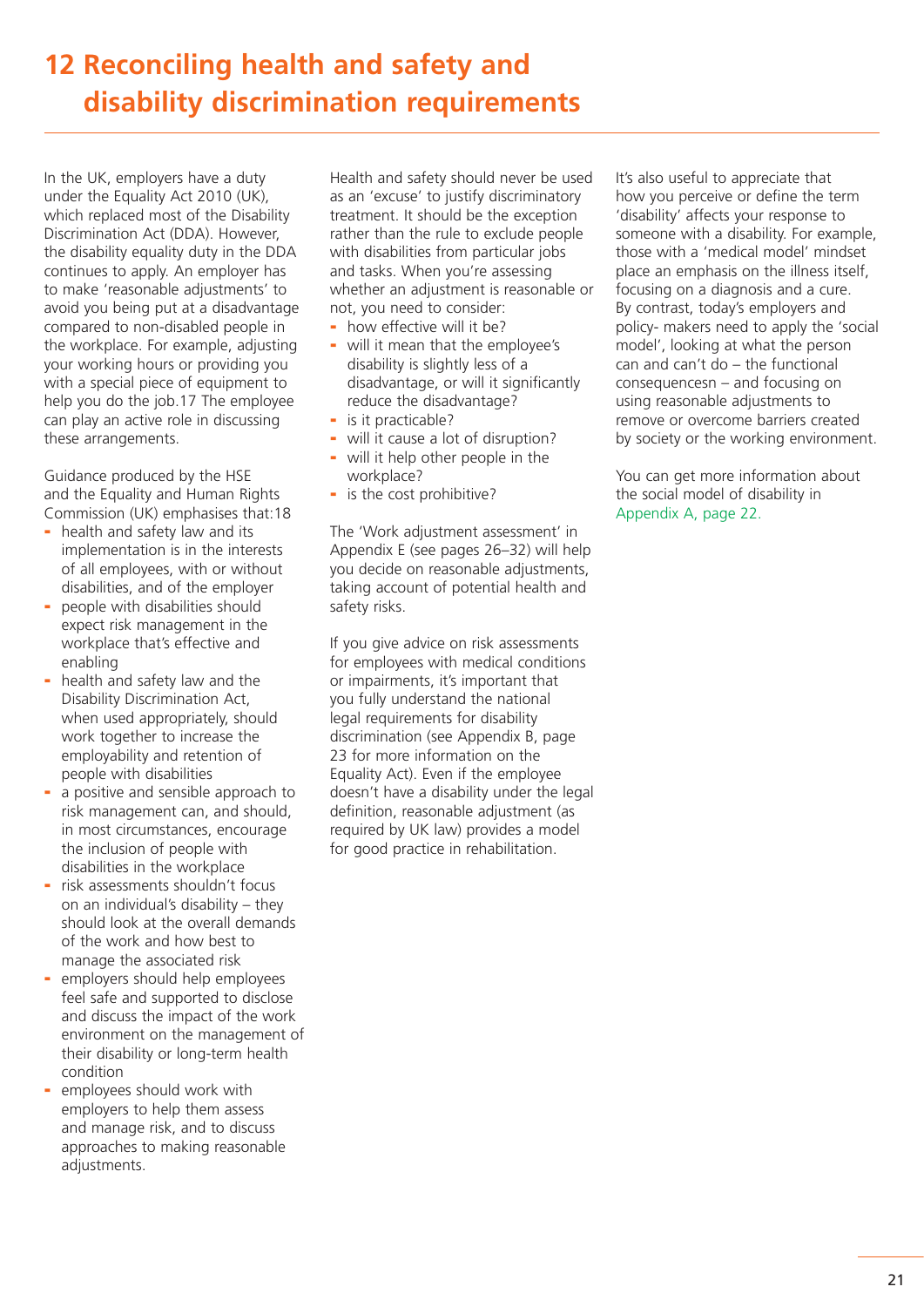A major polythene manufacturer started a rehabilitation initiative to help injured employees return to work. The organisation asked Osteopaths for Industry (OFI) to provide them with a 'musculoskeletal injury management system'. This gave them access to a national network of 3,000 osteopaths, chiropractors and physiotherapists. Each of the organisation's 40 UK sites now has an osteopath within five miles, and has an overview of areas where there are high rates of musculoskeletal disorders (MSDs).

The key to the success of the initiative is that OFI treats all injuries within 24 to 48 hours and oversees each case.

An employee who is injured (either at home or work) is initially assessed by a registered physical therapist, who sends a report to the organisation, giving details of the injury, the estimated number of treatments needed and whether the employee is fit for normal duties, restricted duties or is unfit.

All employees who take part in the scheme sign an open disclosure form. agreeing that their personal health information can be passed to the organisation.

In one year, the organisation arranged more than 400 treatment sessions. Each referral had an average of three treatments, and more than 75 per cent of staff treated remained in work while undergoing therapy.

# Cost benefit analysis

The organisation carried out a cost analysis of the management system. For every £1 spent on the initiative, it benefited from savings of £12. So, at a cost of £16,000 over the year, savings were around £192,000.

# Health and safety benefits

Before the organisation used the management system, each case of ill health caused by an MSD resulted in an average of 26 lost working days.

In the first year of working with the system, this figure was down to four. The initiative has been an effective mechanism for raising the profile of health and safety generally, and has contributed to a more positive health and safety culture. Other benefits to the organisation include:

- most employees who visit a physiotherapist are fit for work
- a substantial reduction in civil compensation claims
- a lower-than-expected increase in employers' liability insurance premiums
- providing staff with a positive benefit, as the service doesn't discriminate between 'at work' and 'out of work' injuries.

#### Adapted from

www.hse.gov.uk/sicknessabsence/casestudies/ bpi.htm.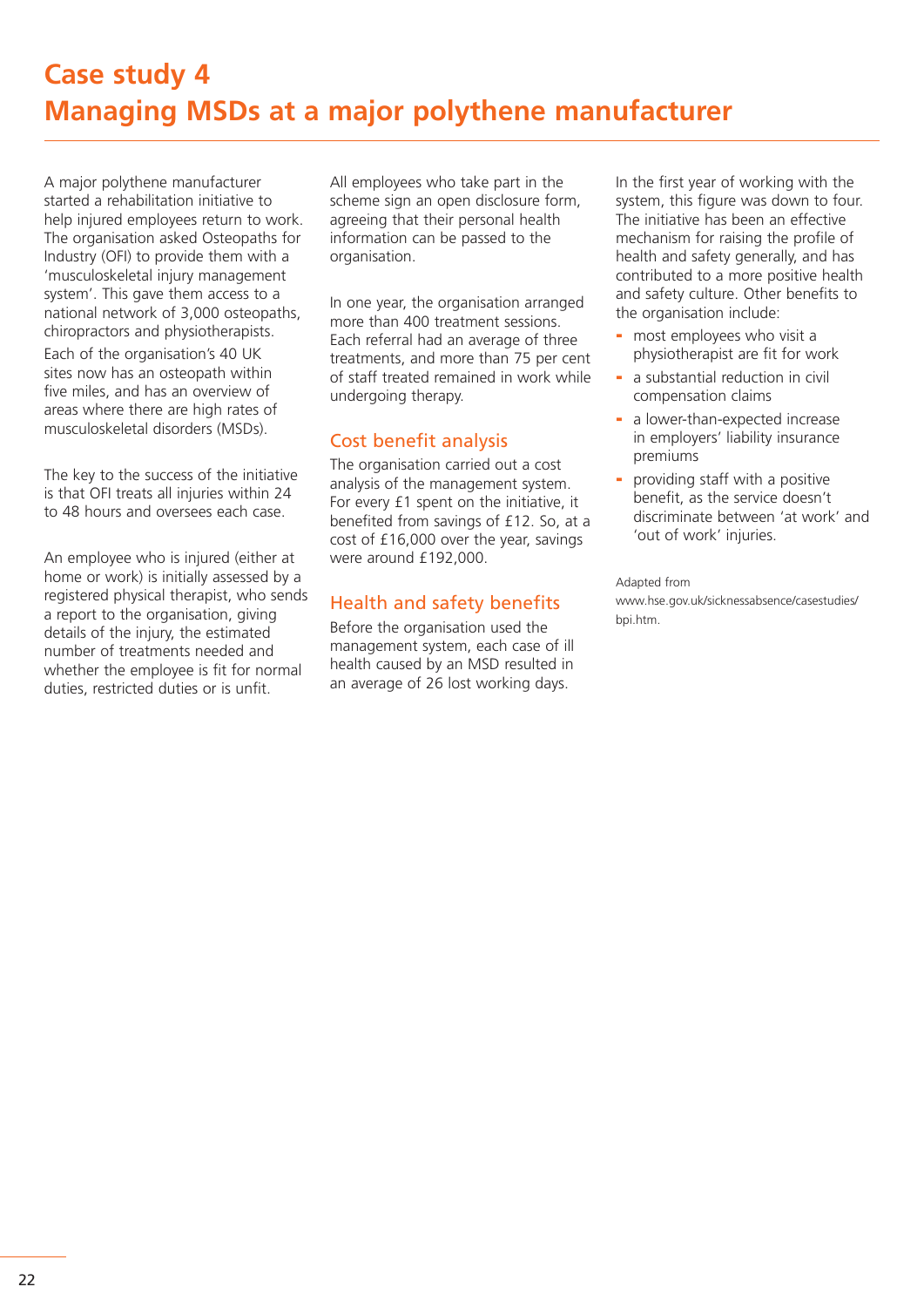- 1 Hill D, Lucy D, Tyers C and James L. What works at work? Review of evidence assessing the effectiveness of workplace interventions to prevent and manage common health problems. Health Work Wellbeing Report. Norwich: The Stationery Office, 2007.
- 2 Black C. Working for a healthier tomorrow. London: The Stationery Office, 2008. www.gov.uk/ government/uploads/system/ uploads/attachment\_data/ file/209782/hwwb-working-for-ahealthier-tomorrow.pdf.
- 3 Waddell G and Burton A K. Is work good for your health and well- being? Norwich: The Stationery Office, 2006. www. gov.uk/government/uploads/ system/uploads/attachment\_data/ file/214326/hwwb-is-work-goodfor-you.pdf
- 4 CIPD. Absence management 4: how do you deal with long-term absence? www.cipd.co.uk.
- **5** Faculty of Occupational Medicine, Royal College of General Practitioners and Society of Occupational Medicine. The health and work handbook. Patient care and occupational health: a partnership guide for primary care and occupational health teams. London, 2005: 5. www.fom.ac.uk/ wp-content/uploads/hw.pdf.
- 6 HSE. Health and safety at work: Summary statistics for Great Britain 2017. www.hse.gov.uk/statistics/ overall/hssh1617.pdf
- 7 British Society for Rehabilitation Medicine. Vocational rehabilitation: the way forward. London: BSRM, 2001.
- 8 MacEachen E, Ferrier S, Kosny A and Chambers L. A deliberation on 'hurt versus harm logic' in early return to work policy. Policy and Practice in Health and Safety 2007; 5 (2): 41–62.
- Access to Medical Reports Act 1988. London: HMSO, 1988. Chapter 28. www.opsi.gov.uk/ acts/acts1988/ukpga\_19880028\_ en\_1; Access to Health Records Act 1990. London: HMSO, 1990: Chapter 23. www.opsi.gov.uk/ acts/acts1990/ukpga\_19900023\_ en\_1.
- 10 Harling K and Hunt S (eds). Guidance on ethics for occupational physicians. 6th edition. London: Faculty of Occupational Medicine, 2006.
- 11 Faculty of Occupational Medicine, Royal College of General Practitioners and Society of Occupational Medicine. The health and work handbook. Patient care and occupational health: a partnership guide for primary care and occupational health teams.

London, 2005: 21. www.fom. ac.uk/wp-content/uploads/ hw.pdf.

12 EEF. Fit for work: the complete guide to managing sickness absence and rehabilitation. London: EEF, 2004. Section32.3. www.eef.org. uk.

- 13 Joosen M, Arends I, Lugtenberg M, van Gestel M, Schaapveld B, van der Klink J, van Weeghel J, Terluin B, Brouwers E. Barriers to and facilitators of return to work after sick leave in workers with common mental disorders: Perspectives of workers, mental health professionals, occupational health professionals, general physicians and managers. IOSH, Summary report. 2017
- 14 Organisation for Economic Co-operation and Development. Sick on the job. Myths and realities about mental health and work. Paris: OECD Publishing, 2012; Eaton W W, Martins S S, Nestadt G, Bienvenu O J, Clarke D, Alexandre P. The burden of mental disorders. Epidemiologic Reviews 2008; 30 (1):  $1 - 14.$
- 15 HSE. MSD return to work. www. hse.gov.uk/sicknessabsence/msd. htm
- 16 The Royal College of Psychiatrists. www.rcpsych.ac.uk/healthadvice/ problemsanddisorders/ postnataldepression.aspx
- 17 Gov.uk. Disability rights. www. gov.uk/rights-disabled-person/ employment .
- 18 HSE. Health and safety for disabled people. www.hse.gov. uk/disability/index.htm. Equality and Human Rights Commission. www.equalityhumanrights.com/ en/advice-and-guidance/disabilitydiscrimination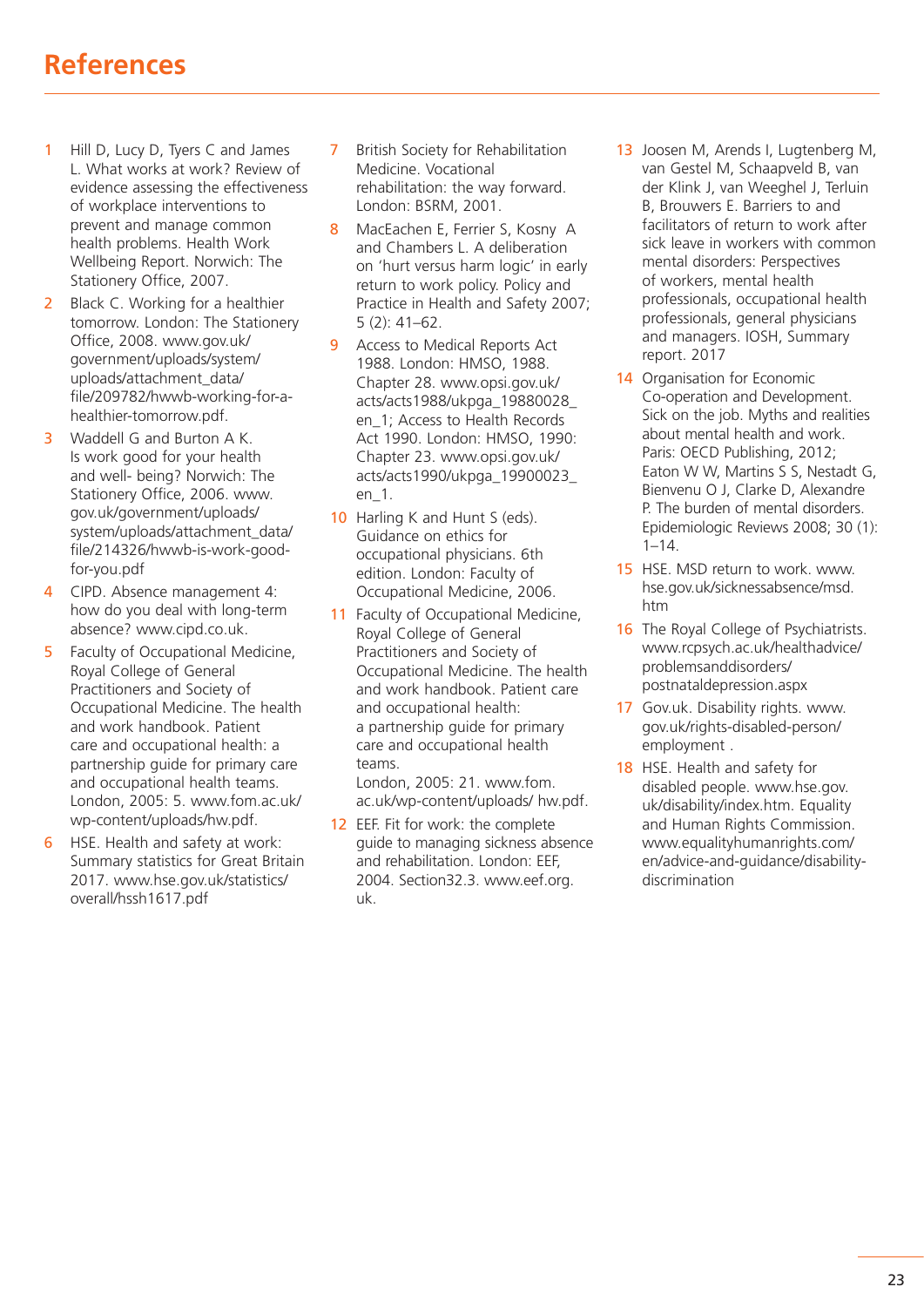# **Further reading**

You may find the following publications and web links useful.

### Chartered Institute of Personnel and Development

Rehabilitation, recovery and retention: maintaining a productive workforce. www.cipd.co.uk

#### Department for Work and Pensions

Building capacity for work: a framework for vocational rehabilitation.

Health, work and well-being – caring for our future: a strategy for the health and well-being of working age people. DWP, Department of Health, HSE.

#### Disability and the Disability Discrimination Act

www.dwp.gov.uk/employers/dda www. direct.gov.uk/disability

Disability, health and employment: a short guide for small and medium sized employers.

Disability Rights Commission, www.equalityhumanrights.com

### EEF

Managing sickness absence – A toolkit for changing work culture and improving business performance. www.eef.org.uk

Fit for work: the complete guide to managing sickness absence and rehabilitation. www.eef.org.uk/training/ hr-and-employment-law

Equality and Human Rights Commission www.equalityhumanrights.com

#### Health and Safety Executive

www.hse.gov.uk/disability www.hse. gov.uk/stress/index.htm Managing sickness absence. www.hse.gov.uk/ sicknessabsence

Managing sickness absence and return to work: an employers' and managers' guide. (HSG249).

Managing sickness absence in the public sector. Cabinet Office, DWP, HSE.

On health, safety and productivity

- Guidelines for boards, www.hse. gov.uk/sicknessabsence/toolkit. htm

IOSH www.ohtoolkit.co.uk

Jobcentre Plus: Access to work www.jobcentreplus.gov.uk

#### National Institute for Health and Care Excellence

Management of long-term sickness and incapacity for work guidance.

### SHIFT

Line managers' resource: a practical guide to managing and supporting people with mental health problems in the workplace. www.shiftproject. org/ publication/european-commissionemployment-recruitment-agenciesguide

TUC

www.tuc.org.uk

### World Health Organization

www.who.int/topics/rehabilitation/en

#### Other references

Vocational rehabilitation: what works, for whom, and when? Waddell G, Burton A K and Kendall N A S. Norwich: The Stationery Office, 2008.

Work and health. Waddell G and Burton A K. Norwich: The Stationery Office, 2006.

Work matters. College of Occupational Therapists and National Social Inclusion Programme. London, 2007. www.cot. co.uk

x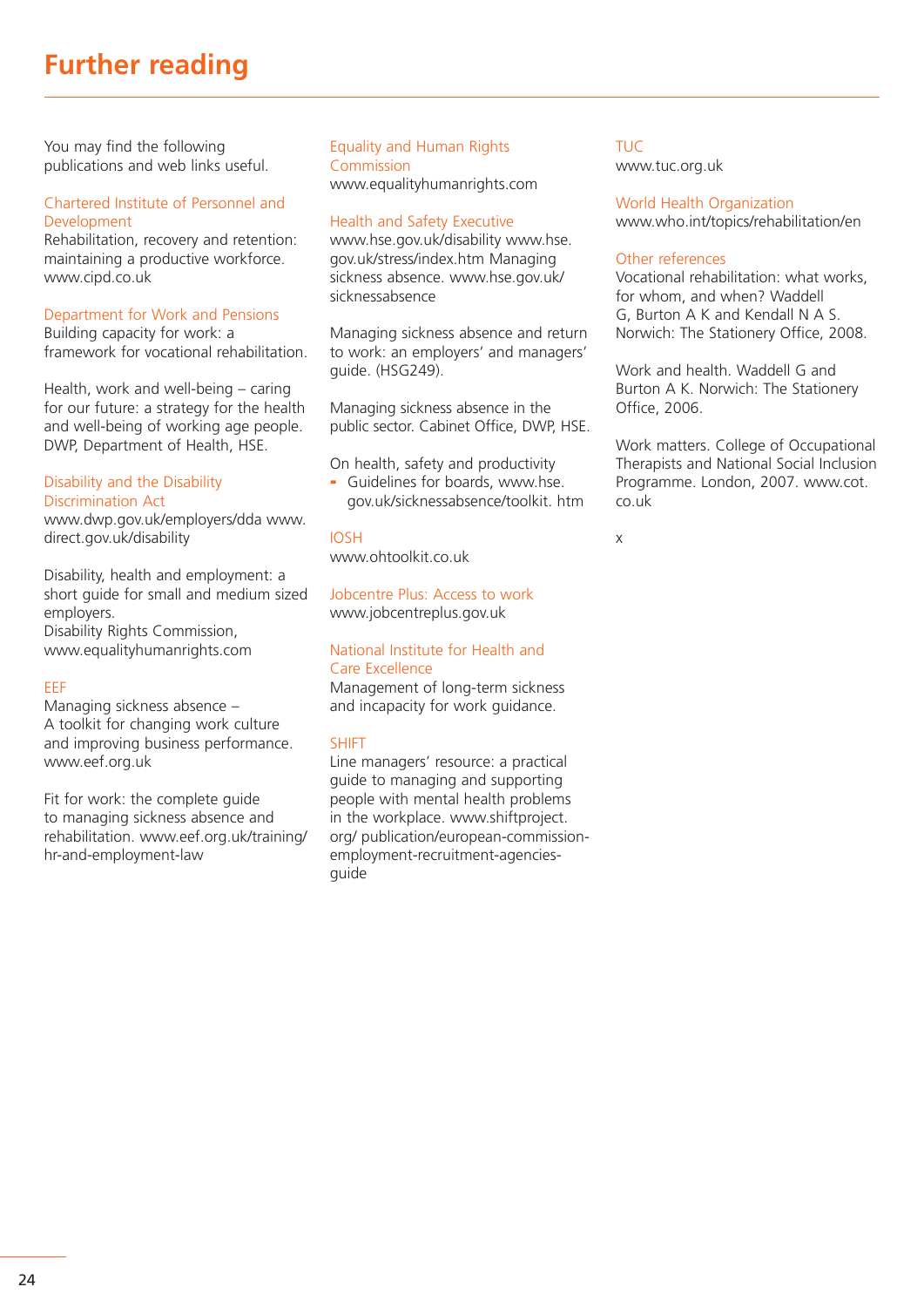Some people make a common mistake when they assess what an employee with a disability or impairment can or can't do – they make assumptions based on that disability or impairment. They see the person with the disability as the problem. This is called the 'medical model of disability'.\* Under this model, employees with certain medical conditions, such as epilepsy, would be automatically prevented from carrying out certain work, regardless of the stability of their condition.

The 'social model of disability'† considers that it's the barriers created by society or the environment that disable the employee. If the environment is adapted or policies are changed to allow equal access by an employee with an impairment or medical condition, they will not, in effect, be disabled. This model focuses primarily on the barriers to working, rather than assumptions or stereotypes about the individual with an impairment or medical condition.

In the context of the social model, terminology can have the following usage:

- disability: disadvantage experienced by an individual resulting from barriers to independent living, education, employment, attitude and so on
- impairment: long-term characteristics of an individual that affect their functioning or appearance
- ill health: short- or long-term consequences of disease or sickness.

The easiest way to apply the social model of disability is to focus on the needs of the individual. This means asking the employee about what's preventing them from working and what would help them come back. Using the epilepsy example, many people are able to control their condition with medication. Speaking to the employee and, where necessary, getting confirmation from their doctor or an occupational health specialist, is the best approach.

There will always be some work that employees with certain impairments and conditions won't be able to do. They will know this. Those who have lived with an impairment for some time will probably be in the best position to give advice on the kinds of adjustments that can be made and the organisations that can advise on specialist equipment. If the impairment is recent, part of the rehabilitation process may be for the employer to help put the employee in touch with organisations that can help them. You can get a list of these organisations on the IOSH Occupational Health Toolkit website, www.ohtoolkit.co.uk. You'll also find some of these organisations listed in the 'Further reading' section (page 20).

It's best to consider health and safety issues as part of the general assessment of the employee's 'work adjustment' needs. It's also important to consider the impact that an employee returning to work can have on their colleagues. If you give some of the employee's tasks to other employees, or medication increases the risk of the employee having an accident, other employees may be put at higher risk.

 We've included a tool in this guidance to help assess health and safety and general work adjustment needs (see Appendix E, pages 26–32). In most cases, health and safety shouldn't be a reason why employees can't return to work. If the risk assessment identifies areas of concern that can't be addressed, after having a discussion with the employee, the manager should:

- get an assessment from an appropriate competent person, such as an OSH practitioner or an occupational health adviser
- decide whether the risk level is acceptable, or whether it's substantial and not reasonably practicable to control, ie most people would consider it prohibitively expensive or difficult, given the circumstances.

If the risks can't be controlled, the manager should consider giving the employee other duties.

Dismissing an employee on health and safety grounds would only be justifiable if it could be shown that all other options had been considered and that it wasn't reasonably practicable for the employer to control the extra risk.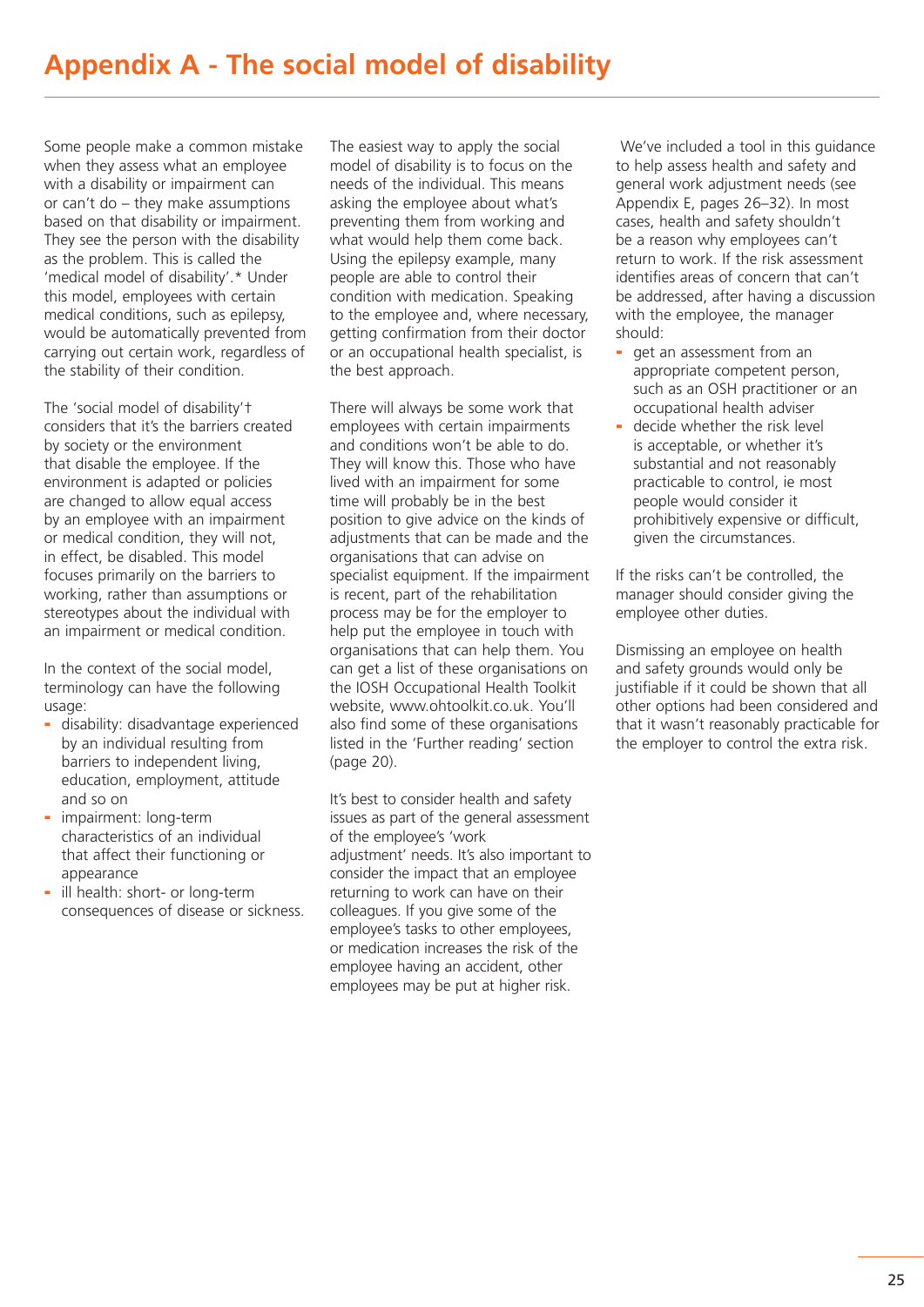# **Outline**

In the UK, the Equality Act 2010 applies to all employers and everyone who provides a service to the public. except the Armed Forces. The Act states that it's unlawful for an employer to discriminate against a job applicant or employee who has a disability as defined under the Act. Employers, therefore, have to consider what reasonable adjustments they can make to help the employee work for them.

Under the Equality Act 2010, a person has a disability if:

- they have a physical or mental impairment
- the impairment has a substantial and long-term adverse effect on their ability to perform normal dayto-day activities.

For the purposes of the Act, these words have the following meanings:

- 'substantial' means more than minor or trivial
- 'long-term' means that the effect of the impairment has lasted or is likely to last for at least 12 months (there are special rules covering recurring or fluctuating conditions)
- 'normal day-to-day activities' include everyday things like eating, washing, walking and going shopping

There are additional provisions relating to people with progressive conditions. People with HIV, cancer or multiple sclerosis are protected by the Act from the point of diagnosis. People with some visual impairments are automatically deemed to be disabled.

Some conditions are specifically excluded from being covered by the disability definition, such as a tendency to set fires or addictions to nonprescribed substances.

Source: www.direct.gov.uk

### Reasonable adjustments

Employers have a duty to make reasonable adjustments for a job

applicant or employee with a disability when a policy or practice, or a physical feature of their premises, places that person at a substantial disadvantage.

When deciding on the sort of adjustments that are likely to be reasonable for their company, employers should consider:

- the type of business they run
- the size of the business and annual turnover
- the cost of the adjustment
- the disruption that would be caused while the work is carried out
- how practicable it is to carry out the adjustment
- the potential benefits to employees with disabilities.

Examples of reasonable adjustments include:

- making changes to premises
- altering the employee's working hours
- allowing the employee time off for medical treatment during working hours
- giving the employee extra training
- getting special equipment or modifying existing equipment
- changing instructions or reference manuals
- giving the employee extra supervision and/or support.

### Help from Shaw Trust

Shaw Trust is the UK's largest notfor-profit employment organisation, providing training and work opportunities for people who are disadvantaged in the workplace due to disability, ill health or social circumstances. As well as offering

advice and support to employees, they help employers hire and rehabilitate people with disabilities, and have a 'Staying in work' service that employers can use to help them manage absence and retain staff. For more information, visit www.shaw-trust.org.uk.

# Help from Access to Work

As well as offering practical advice to people with disabilities, employers can get a grant from Access to Work

of up to 100 per cent to pay towards any extra employment costs that result from a person's disability.

Access to Work can help employers pay for adjustments such as:

- special equipment  $-$  to help employees with disabilities function in the workplace
- adapting premises or equipment
- help with the cost of travel to and from work for people who can't use public transport.

For those already in work, the grant is up to 80 per cent of the costs above £300.

For more information, visit www.gov.uk/access-to-work/overview.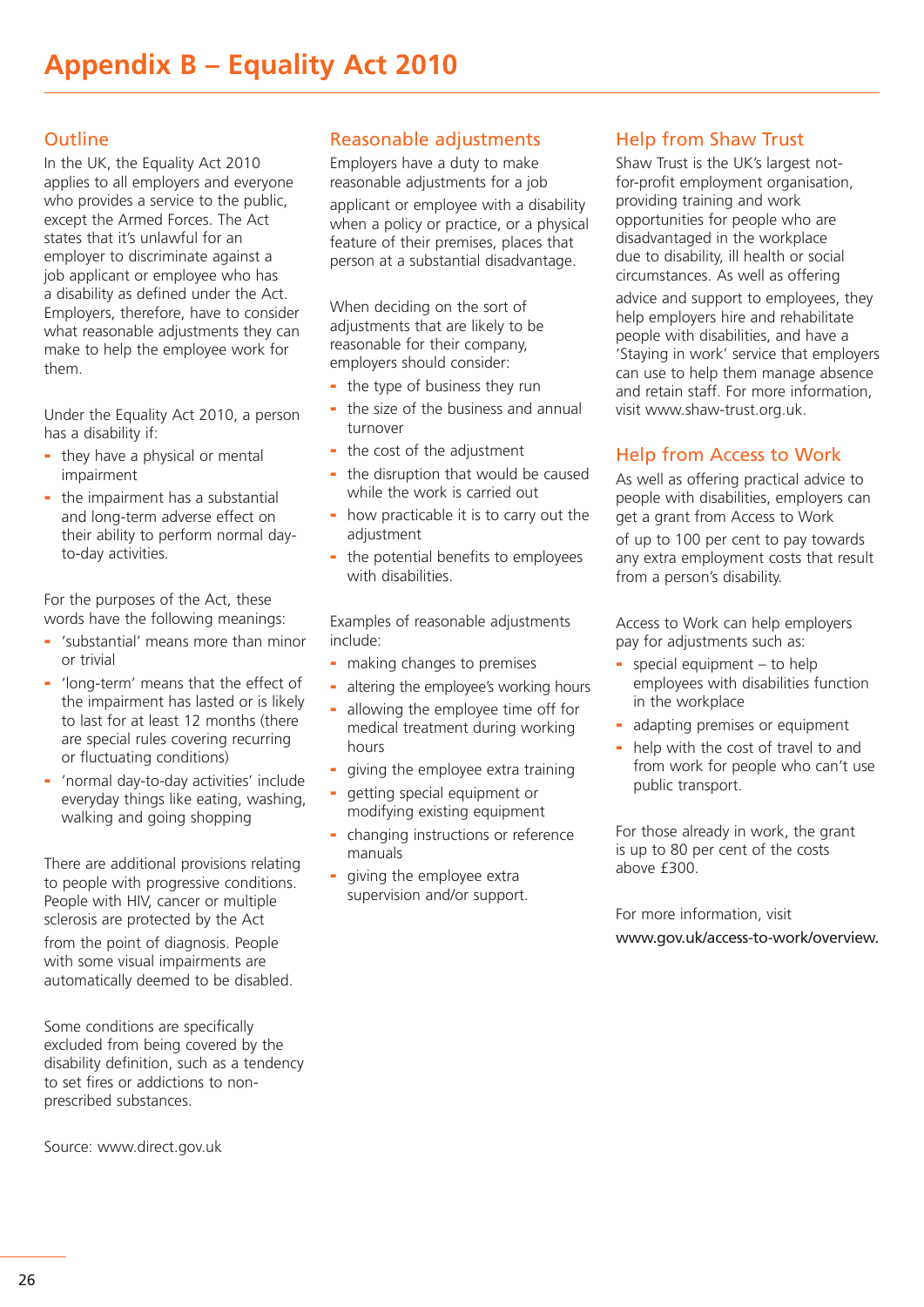# **Appendix C – Absence management model**

![](_page_26_Figure_1.jpeg)

Unmanaged path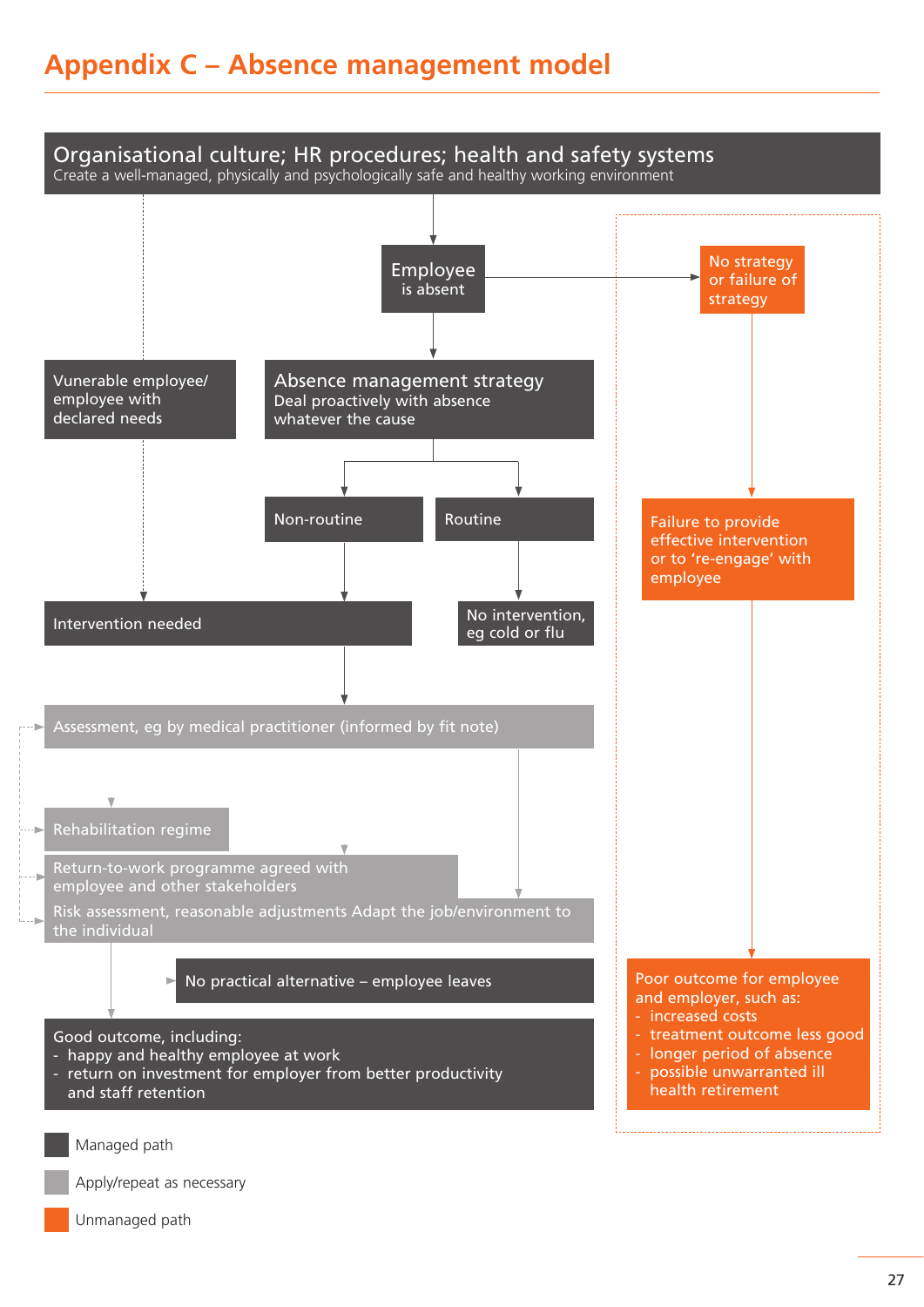# **Appendix D – 12 point action plan for occupational safety and health practitioners**

- 1 Promote the benefits of work (in a safe and healthy environment) to the wellbeing of employees, including those with common health problems.
- 2 Recommend a rehabilitation policy for your organisation.
- **3** Promote early contact with absent employees and regular case review meetings.
- 4 Put forward a cost-benefit-based argument for buying in good occupational health advice.
- 5 Suggest that employees with musculoskeletal disorders and stress-related conditions are referred early, or help employees to get medical treatment – such as physiotherapy or cognitive behavioural therapy – to aid fast recovery.
- **6** Tackle the myths around rehabilitation – in particular, challenge people who use 'health and safety' as an excuse for not considering rehabilitation.
- 7 Give help and support to your managers by helping them carry out risk assessments of employees who come back to work.
- 8 Assess the individual, not the illness – don't make assumptions about an employee's capabilities based on your perception of their health. In other words, take a holistic view and don't focus on the medical condition.
- 9 Focus on what the employee can do and how barriers to their return to work can be removed.
- 10 Get help from medical professionals or organisations that specialise in the employee's disability. They will have a better understanding of their condition and can advise on aids that may support their return to work.
- 11 Assess whether measures put in place to help an employee return to work would also benefit other workers exposed to the same hazards.
- 12 Don't forget that prevention is best – include rehabilitation as part of a wider strategy on employees' health and wellbeing. The aims of the strategy should be to tackle the causes of work-related ill health and injury, get involved before absence occurs, and – through health promotion – encourage employees to take responsibility for their own health.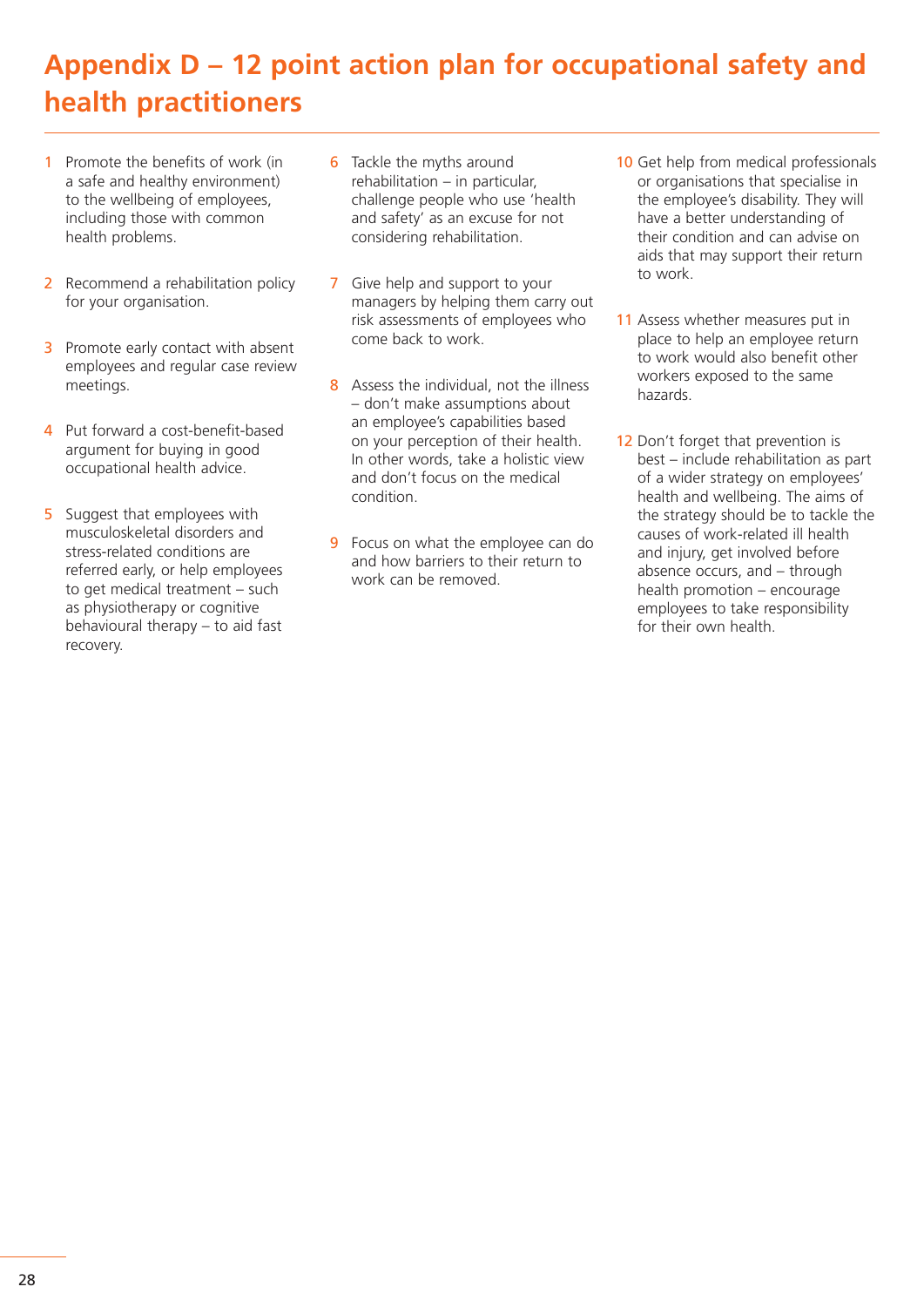This section outlines the steps that should be taken to assess the work adjustment needs of an employee with a medical condition or impairment before they've been rehabilitated or given new duties.

### Who should carry out the assessment?

The assessor should normally be the employee's line manager, as they have a good understanding of the nature of the work. The employee should be involved in the assessment, as they will know how the condition or impairment might affect their work. By focusing the assessment on the needs of the individual, it's more likely that the employee will support the rehabilitation process. It will also reduce the risk of discrimination.

Specialists such as occupational health or OSH practitioners should give advice when needed.

### Why is an assessment needed?

An assessment is needed because the line manager may have to:

- make changes so that certain aspects of the work are accessible to the employee
- make adjustments to the work or workplace to help the employee work safely and not put others at risk.

The assessment process will help the assessor make an informed decision about what adjustments are needed and whether they would be reasonable. The assessor should back up their decisions with formally documented evidence. This will minimise the risk of not meeting employment, health and safety, age and disability discrimination requirements.

### What information will the assessor need?

The employee should discuss their needs and possible access issues, but can withhold confidential information about their condition or impairment. The assessor may need a medical report, preferably from an occupational health adviser who has an understanding of the nature of the employee's work, although there may be enough information in the doctor's medical certificate. The report should give recommendations about what the employee can and can't do, if any modifications to the work are needed, and may include suggestions for more help and support. These will form the basis of the assessment. The assessor and the employee have detailed knowledge about the job, and both should have a close look at the nature of the work to decide if any adjustments are needed.

When the assessor carries out the assessment, they will need:

- the job description and/or person specification
- where necessary, a medical report describing any restrictions or adjustments
- a 'Work adjustment assessment form' (see page 29) – for complex work, the assessor may have to divide the work into several manageable chunks
- records of risk assessments that have already been carried out, as well as codes of practice and other safe working procedures relating to the work
- risk assessment forms or checklists for specific areas, such as for manual handling or work with computers
- the assessment guidance at the end of this appendix (see pages 30–32).

### Can an assessment be carried out if there is no medical report?

In some cases, the assessment will be straightforward and can be carried out by the manager and employee without a medical report. During the assessment, if the manager or employee becomes concerned about the employee's ability to carry out a task and needs a medical opinion, they should speak to an occupational health adviser or the employee's doctor.

# Are there any confidentiality issues?

Information about an employee's impairment or medical condition should be kept confidential, unless the employee has consented (with a signature) to the information being passed to others. The manager and employee should agree what can be communicated.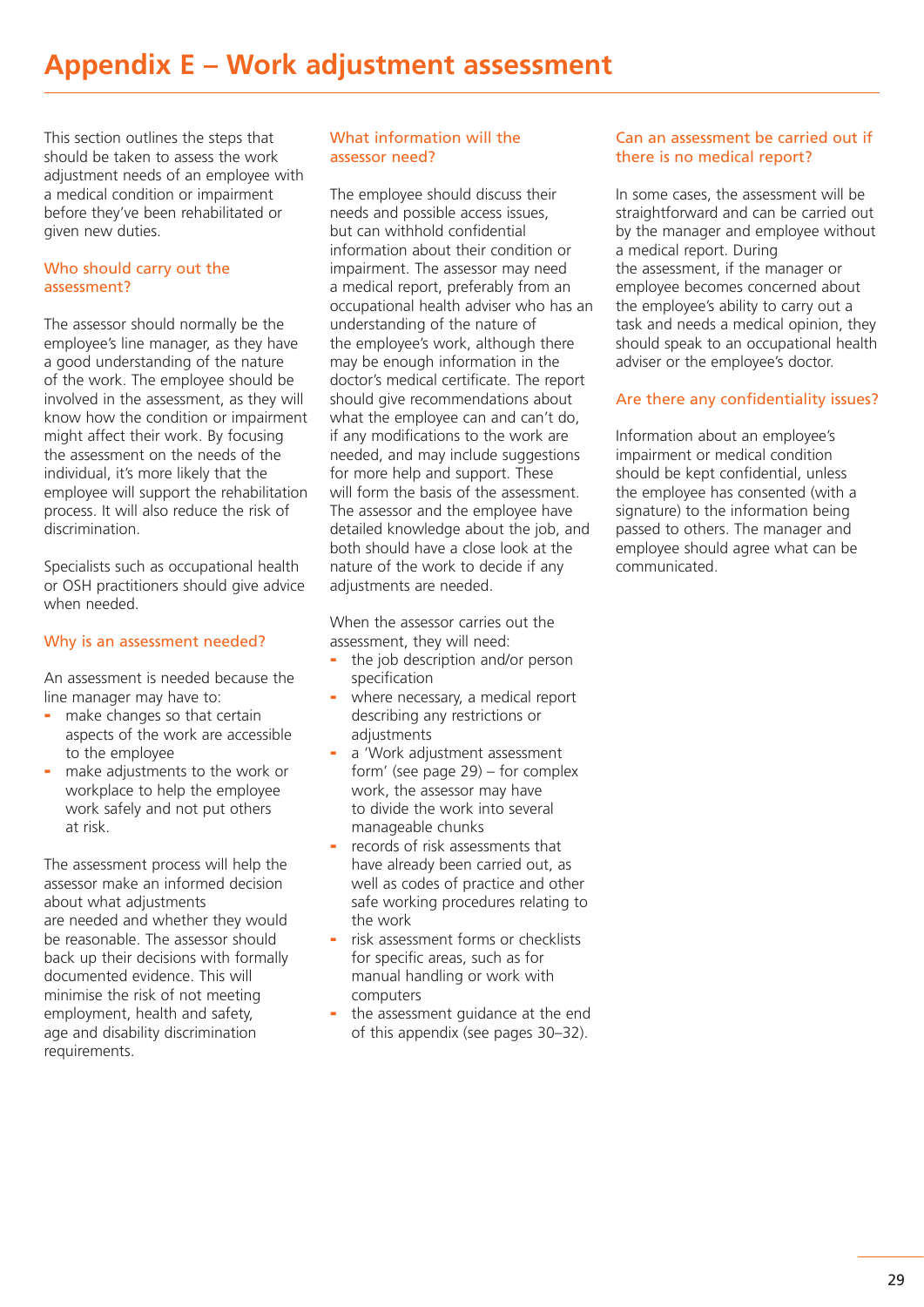### Carrying out the assessment: a stepby-step guide

Using the form on page 29:

- 1 Record the work being assessed and where the employee will be based
- 2 Record the name of the employee
- 3 Record the name of the person carrying out the assessment
- 4 Record any barriers to working

To identify the potential barriers to working, use the assessment guidance tables (see pages 30–32), the job description and/or person specification, and any information given in the medical report or by the employee.

### 5 Identify any health and safety concerns

There should already be control measures in place for general risks, so the assessment only needs to focus on extra risks relating to retaining or appointing the employee.

To identify hazards and assess risks, the assessor needs to take account of information in existing risk assessments and health and safety codes of practice, as well as the sources of information listed on pages 19–20.

They should assess the hazards from:

- the work environment
- the use of work equipment
- the use of or exposure to dangerous substances or agents
- the work activity, including interaction with other people
- $-$  the employee if the condition or medication may affect their behaviour
- emergencies suitability of fire and first aid facilities for the employee.

The assessor must also identify who is at risk. This would normally be the employee only, although some medical conditions and impairments can affect the health and safety of other employees, as well as customers and contractors.

For some activities, such as using computers or manual handling, the assessor may have to use the employer's existing risk assessment format to carry out an individual assessment that takes account of the employee's impairment or condition.

6 Identify the measures needed to improve access and minimise risk

These will normally be actions that the employer and employee can take, without the need for significant extra resources. This may involve, for example:

- adapting the work of the employee or team, so that the employee doesn't need to do certain tasks
- changing the employee's working hours
- adapting the workplace or providing specialist equipment
- providing extra support, such as help with travelling
- revising certain practices, such as emergency procedures.

If the cost of adjustments is likely to be more than £300, the Access to Work scheme (UK only) may be able to help (see Appendix B, page 23).

The assessor must carry out highor medium-priority actions before the employee can return to work, unless they can introduce short-term measures that reduce health and safety risks to an acceptable level.

7 List any barriers or concerns that haven't been resolved through reasonable adjustments

The assessor should record any concerns they've been unable to resolve. This may be because of a lack of information or expertise, or there may be major cost implications, such as changes to the premises. The assessor needs to decide how much of a priority these issues are in respect of allowing a safe return to work, and then get advice on these areas before they begin step 8. They might have

to speak to an occupational health adviser, OSH practitioner, building surveyor, or someone who can give them more specialist advice on access to work or specialist equipment, such as a disablement resettlement officer or disability employment adviser.

8 Decide whether the work is, or can be made, compatible with the employee's condition or impairment

If the assessor hasn't been able to deal with medium- and highpriority concerns because reasonable adjustments can't be made, it may not be possible to rehabilitate the employee into their existing job. This could then involve redeploying them temporarily or permanently or, failing that, retiring them on the grounds of ill health or incapability. If the work isn't compatible with the employee's condition or impairment, the assessor should record the reasons.

The assessor should make sure they've explored all possible solutions before making their final decision, and keep a copy of the assessment. If they're proposing a permanent change to an employee's duties, or retirement, the employee should be referred to the

employer's occupational health adviser. Such decisions should not be based purely on the doctor's assessment.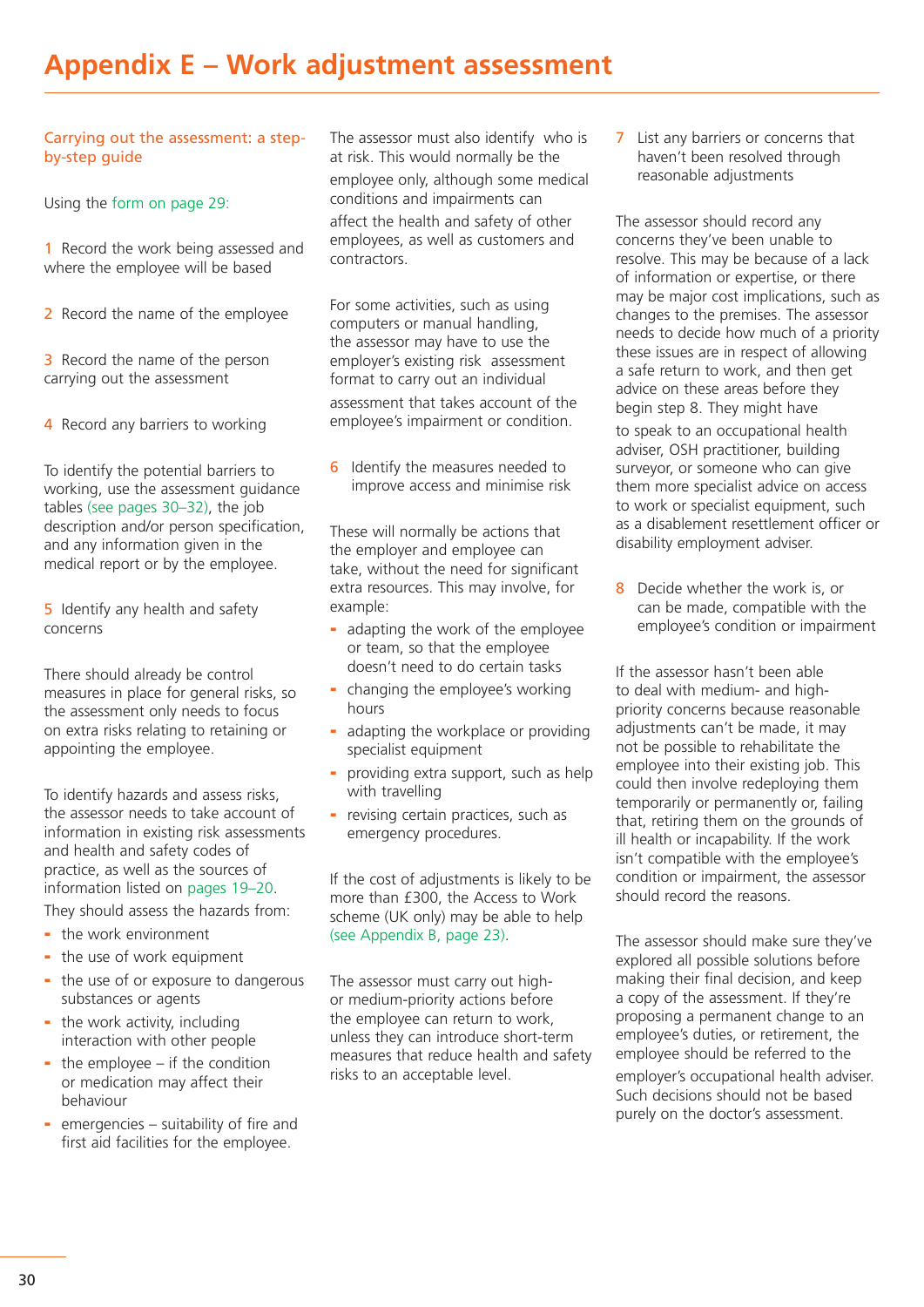### 9 Agree action

If reasonable adjustments can be made, the line manager should agree with the employee what action will be taken, who will take it and when. The line manager should make it clear what must be done before the employee can return to work.

The line manager should agree with the employee what information can be shared with work colleagues. While confidentiality is important, work colleagues can become resentful if they think that an employee on restricted hours or duties is being paid the same as them, unless the reasons are explained. A lack of information can also lead to gossip or speculation about the employee's condition. This can be a particular problem if the employee has had a mental health condition.

#### 10 Signatures

Once the manager and employee have agreed to the assessment and the action to be taken, both should sign and date it. If they can't agree, they can get advice from a human resources specialist.

Depending on the circumstances, the employee may want to discuss the implications of the assessment with someone else, for example an employee representative, before they sign the assessment.

11 Record the date for the interview

The assessor should agree a suitable date to formally review the assessment, to make sure actions have been taken and are effective. This should be within the first three months of the employee's return to work.

12 Continue to support the employee

The manager should tell the employee how their progress will be monitored. One way of achieving this is for the manager to get a fellow employee to act as a mentor.

Everything should be done to make sure the employee feels welcome when they return to work, and that other employees are treating the employee well.

If the measures put in place don't work, or if the employee's condition changes, the line manager and employee should agree a realistic way forward, for example redeployment.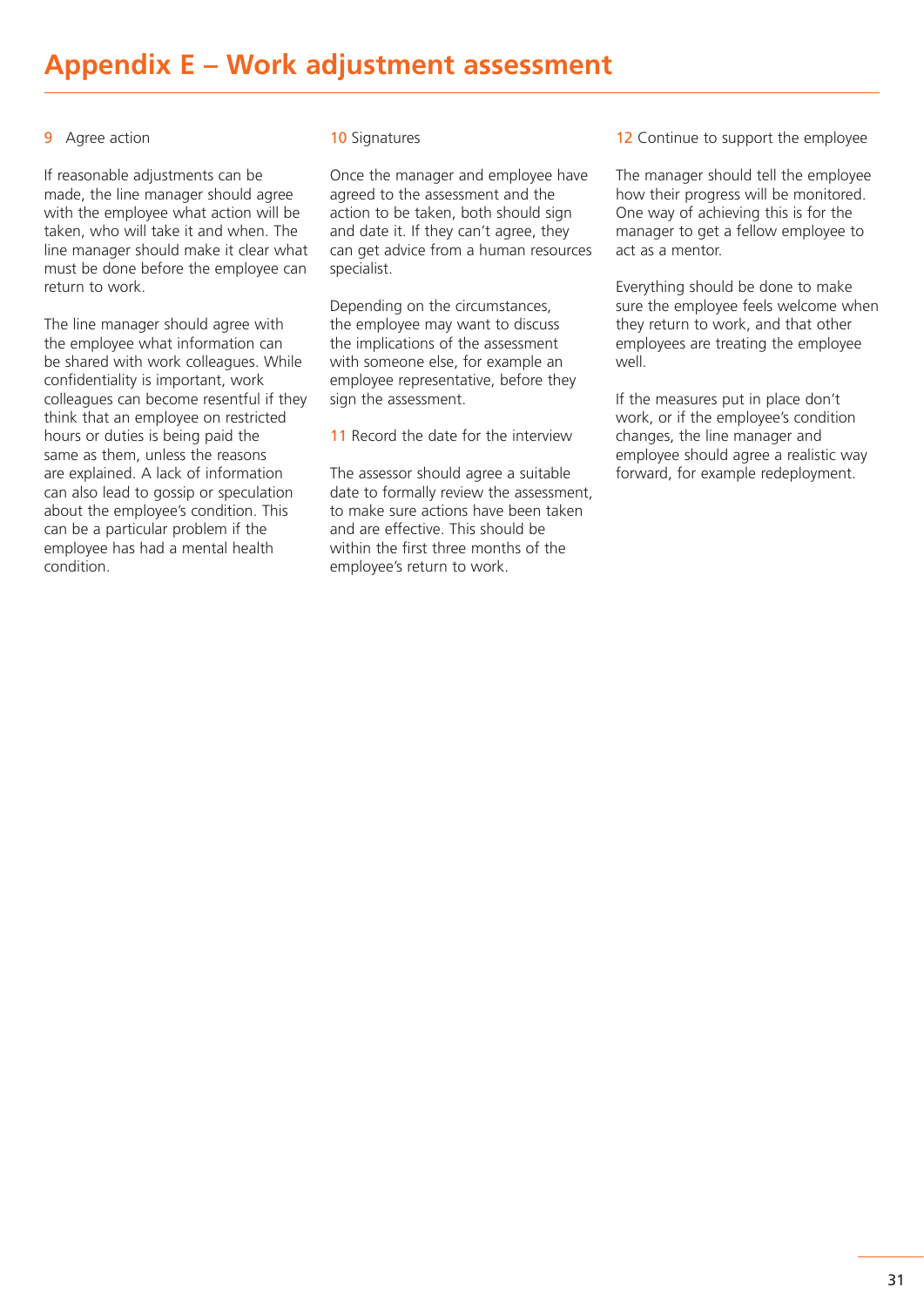# **Work adjustment assessment form**

| Location and work assessed                                                                                                                                                                                            |                |         |                               |  |
|-----------------------------------------------------------------------------------------------------------------------------------------------------------------------------------------------------------------------|----------------|---------|-------------------------------|--|
| Name of employee                                                                                                                                                                                                      |                |         |                               |  |
| Name of manager carrying out the assessment                                                                                                                                                                           |                |         |                               |  |
| Potential barriers to working<br>See the guidance tables, as well as the information provided by the occupational health service and employee                                                                         |                |         |                               |  |
| Health and safety concerns<br>Indicate what the risks are and who is at risk - use the guidance tables on the next three pages, as well as the information<br>provided by the occupational health service or employee |                |         |                               |  |
| What measures are necessary to help the employee return to work and to minimise risks?<br>List the adjustments that can be put into place to address potential barriers and concerns                                  |                |         | Priority<br>High, medium, low |  |
| List any barriers or concerns you've not been able to resolve through reasonable adjustments (seek<br>specialist advice, as required)                                                                                 |                |         | Priority<br>High, medium, low |  |
| Taking the above into account, is the work compatible with the employee's condition or impairment?                                                                                                                    |                |         |                               |  |
| $\Box$ Yes                                                                                                                                                                                                            |                |         |                               |  |
| $\Box$ Yes, once agreed action has been taken                                                                                                                                                                         |                |         |                               |  |
| Possibly, but more advice is needed                                                                                                                                                                                   |                |         |                               |  |
| $\Box$ No<br>If no, give reasons:                                                                                                                                                                                     |                |         |                               |  |
| Agreed action                                                                                                                                                                                                         |                | Who by? | By when?                      |  |
|                                                                                                                                                                                                                       |                |         |                               |  |
| Signatures                                                                                                                                                                                                            |                |         |                               |  |
| Manager:                                                                                                                                                                                                              | Employee:      |         |                               |  |
| Date of assessment                                                                                                                                                                                                    | Date of review |         |                               |  |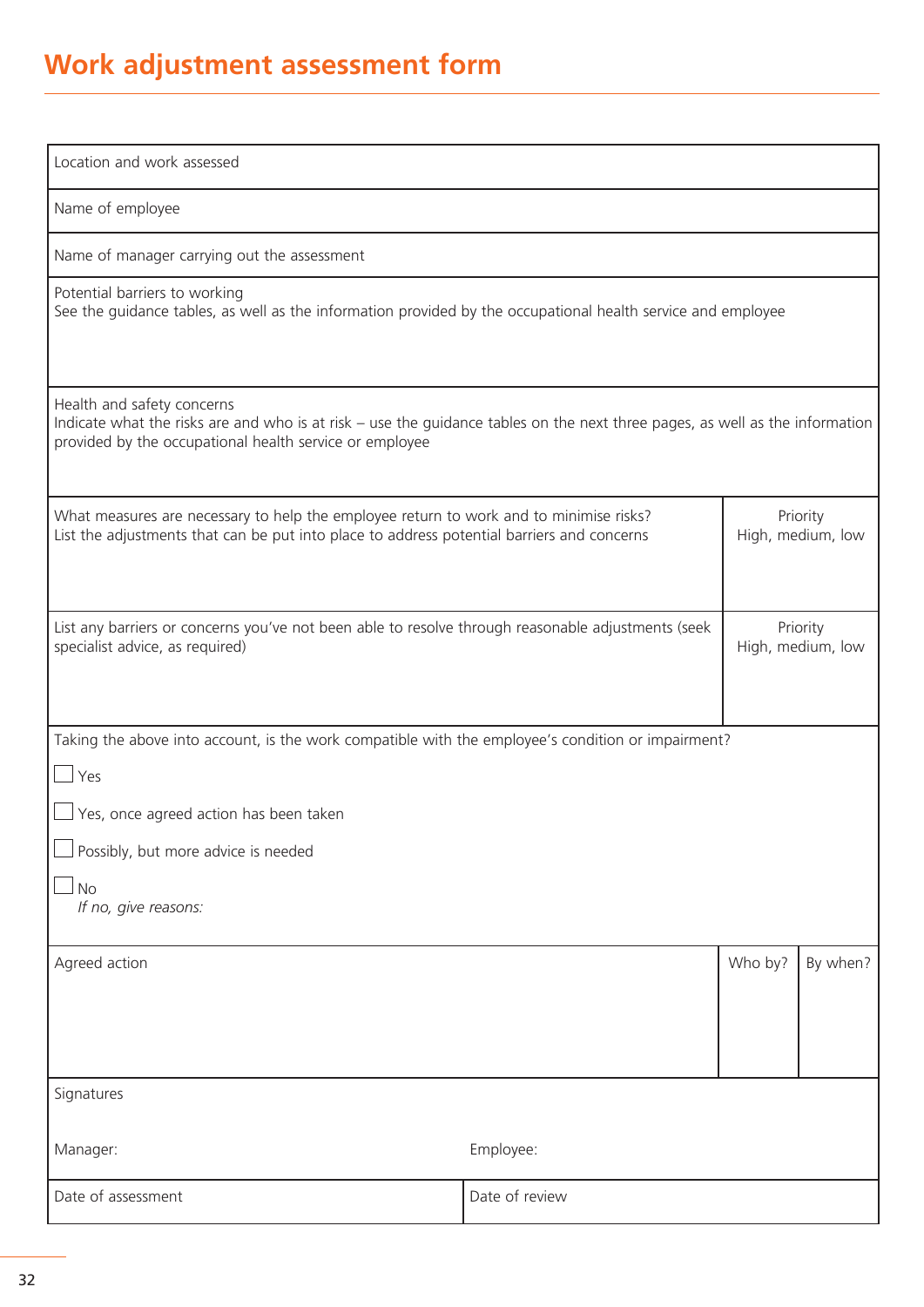# **More information and resources**

| Work demands - possible barriers                                                                                                                                                                                                               | Examples of work aspects affected                                                                                                                                                                                                                                                                                                                                                 | What you can do<br>These are suggestions only $-$ consider<br>the employee, work, equipment and<br>environment                                                                                                                                                                                                                                                            |
|------------------------------------------------------------------------------------------------------------------------------------------------------------------------------------------------------------------------------------------------|-----------------------------------------------------------------------------------------------------------------------------------------------------------------------------------------------------------------------------------------------------------------------------------------------------------------------------------------------------------------------------------|---------------------------------------------------------------------------------------------------------------------------------------------------------------------------------------------------------------------------------------------------------------------------------------------------------------------------------------------------------------------------|
| Work that needs good speaking or<br>hearing skills                                                                                                                                                                                             | Work involving a high level of face-<br>to-face or telephone communication<br>with other employees, customers<br>and so on, such as giving<br>presentations, attending meetings,<br>reception work<br>Work that needs an understanding<br>of complex verbal information<br>Work in hazardous areas where<br>good communication is essential<br>Emergency warnings, eg fire alarms | You may be able to get equipment<br>from Access to Work, specialist<br>organisations or charities<br>Draw up a personal evacuation plan                                                                                                                                                                                                                                   |
| Work that needs good writing or<br>reading skills                                                                                                                                                                                              | Reading and understanding<br>complex information<br>Writing documents<br>Work that needs an understanding<br>of complex safety instructions                                                                                                                                                                                                                                       | You may be able to get equipment<br>from Access to Work, specialist<br>organisations or charities<br>Give the employee information in a<br>form they can easily understand                                                                                                                                                                                                |
| Work that needs good eyesight                                                                                                                                                                                                                  | Hazardous environments, such as<br>roads, construction sites, workshops<br>or warehouses<br>Using equipment where good<br>eyesight is essential, including<br>driving vehicles or operating mobile<br>work platforms<br>Work where you need to be able to<br>distinguish between colours<br>Work involving computers or other<br>display equipment                                | You may be able to get equipment<br>from Access to Work, specialist<br>organisations or charities<br>For safety reasons, you may need to<br>give the employee new duties                                                                                                                                                                                                  |
| Environmental factors<br>Design, layout and location of<br>building and work area<br>Suitability of furnishings                                                                                                                                | Workplace layout and access to<br>work areas and facilities<br>Escape in emergencies<br>Access to welfare facilities<br>Work in areas where there is no<br>control on the environment or<br>workplace, eg working outdoors                                                                                                                                                        | If you want to make physical<br>changes to the workplace, get<br>advice from a building surveyor or<br>specialist in access to work<br>Relocate the employee to a more<br>accessible area<br>Give some of the employee's tasks<br>to other employees, or get someone<br>to help them with their duties<br>You may be able to get help with<br>funding from Access to Work |
| Lone working<br>Consider whether the employee<br>would be at increased risk, eg<br>because they have a significantly<br>greater likelihood of needing<br>emergency medical support or more<br>difficulty telling others that they<br>need help |                                                                                                                                                                                                                                                                                                                                                                                   | Give some of the employee's tasks<br>to other employees, or get someone<br>to help them with their duties<br>Provide an emergency<br>communication aid, eg mobile<br>phone or two-way radio                                                                                                                                                                               |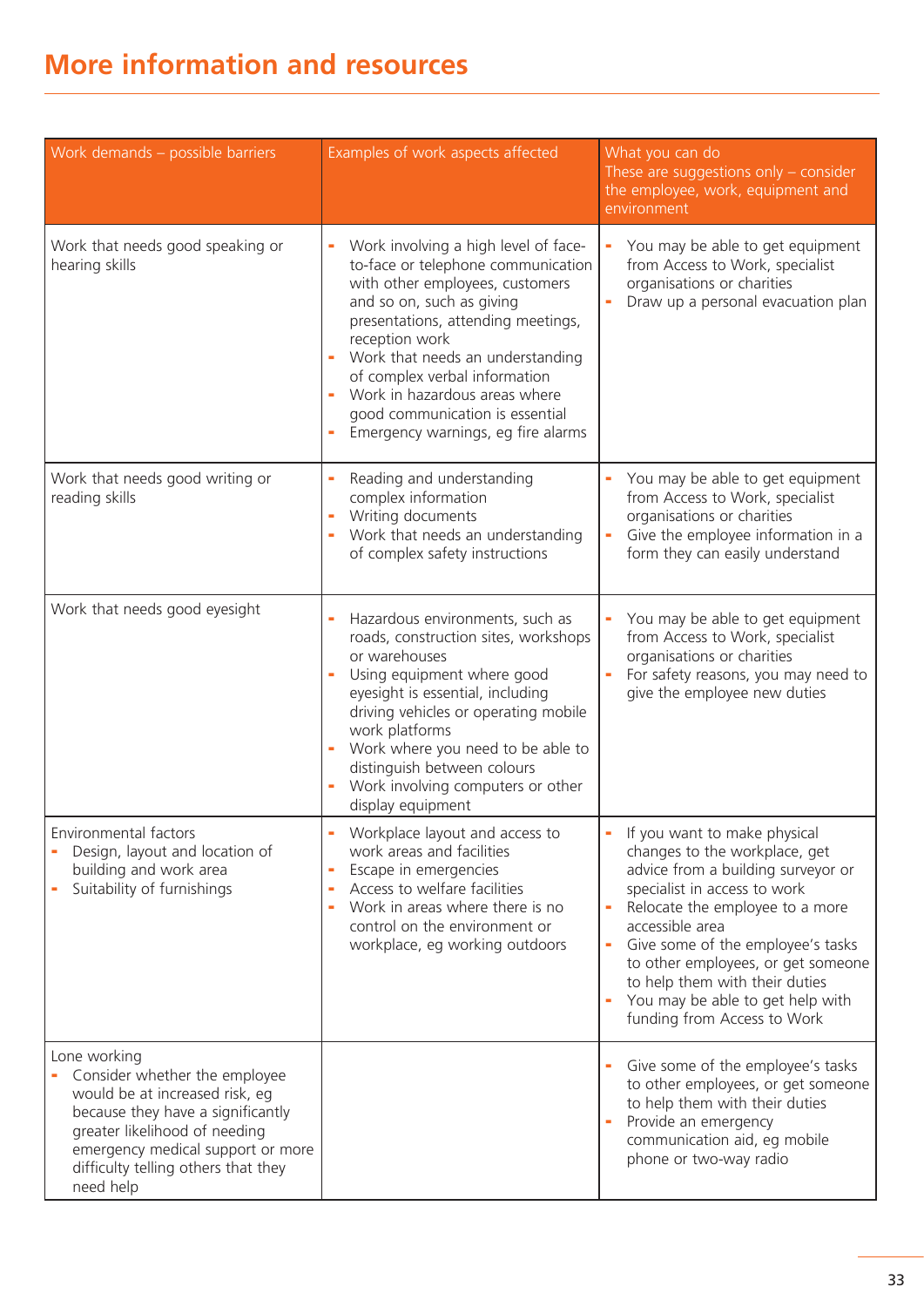# **Work adjustment assessment form**

| Work demands - possible barriers                                                                                   | Examples of work aspects affected                                                                                                                                                                                                                                                                                                                                                                                                                         | What you can do<br>These are suggestions only $-$ consider<br>the employee, work, equipment and<br>environment                                                                                                                                                                                                                                                                                                                                                                                                                                     |
|--------------------------------------------------------------------------------------------------------------------|-----------------------------------------------------------------------------------------------------------------------------------------------------------------------------------------------------------------------------------------------------------------------------------------------------------------------------------------------------------------------------------------------------------------------------------------------------------|----------------------------------------------------------------------------------------------------------------------------------------------------------------------------------------------------------------------------------------------------------------------------------------------------------------------------------------------------------------------------------------------------------------------------------------------------------------------------------------------------------------------------------------------------|
| Work that needs good stamina,<br>concentration or alertness                                                        | Work in hazardous environments<br>Work where safety skills are critical<br>Work that needs good perception<br>and understanding of hazards<br>Driving or operating hazardous<br>equipment<br>Working at height                                                                                                                                                                                                                                            | If you have any medical concerns,<br>$\blacksquare$<br>see 'Medical issues' (page 32, last<br>row)<br>Give the employee new duties<br>Give some of the employee's tasks<br>to other employees<br>Reduce the amount of time the<br>employee spends on hazardous<br>tasks, or increase the number of<br>rest breaks<br>Make changes to hazardous<br>equipment - you may be able to<br>get help from Access to Work,<br>specialist organisations or charities<br>You may be able to get funding<br>from Access to Work for taxis or a<br>driver       |
| Work where exposure to hazardous<br>substances or other agents can put the<br>employee at greater risk             | Potential exposure to hazardous<br>$\blacksquare$<br>dusts (eg wood dust), chemicals,<br>biological hazards (particularly<br>respiratory and skin sensitisers),<br>noise, vibration<br>The employee may have a medical<br>condition that makes them more at<br>risk from sensitising agents. (Labels<br>on some chemical bottles say 'may<br>cause sensitisation'.)<br>The employee may be unable to use<br>conventional personal protective<br>equipment | Review your risk assessments for<br>the use of or exposure to hazardous<br>substances and agents<br>Follow the advice on suppliers'<br>hazard data sheets<br>Find out if suppliers have alternative<br>types of protective equipment<br>Reduce the period of exposure<br>Introduce or increase health<br>surveillance<br>Give some of the employee's tasks<br>to other employees or, if necessary,<br>give the employee new duties                                                                                                                 |
| Physically demanding work<br>Work that needs dexterity or<br>involves repetitive tasks<br>Work that needs mobility | Work involving lifting, bending,<br>static postures or prolonged<br>repetitive movements<br>Using computers<br>Work that involves moving to use<br>equipment, facilities or interact with<br>other people                                                                                                                                                                                                                                                 | Review risk assessments for manual<br>handling and computer and other<br>display equipment<br>Assess the impact of giving the<br>work to other employees<br>Reduce physical work, provide<br>÷<br>more rest breaks or work rotation,<br>provide specialist equipment<br>Go to www.hse.gov.uk/msd<br>for guidance on managing<br>musculoskeletal disorders and<br>www.hse.gov.uk/humanfactors for<br>guidance on managing ergonomic<br>factors<br>Relocate the employee, adjust the<br>work layout or arrangements, or<br>provide alternative tasks |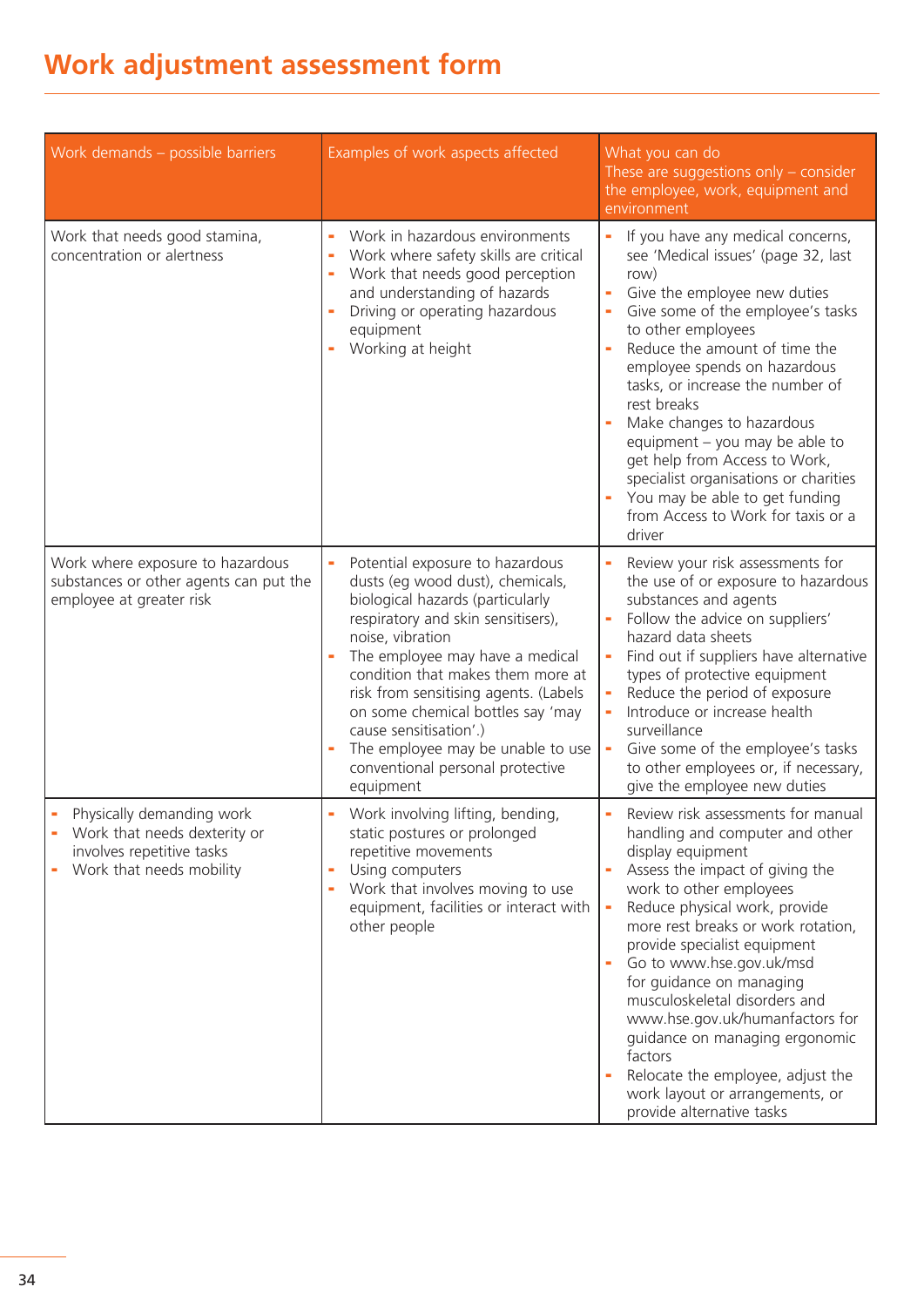# **Work adjustment assessment form**

| Work demands - possible barriers                                                                                                                                                                                                                              | Examples of work aspects affected                                                                                                                                                                                                                                                                                                                                                      | What you can do<br>These are suggestions only $-$ consider<br>the employee, work, equipment and<br>environment                                                                                                                                                                                                                                                                                                                                                                                                                                                                                                                                                                                                                                                                                                                                                                                                                                               |
|---------------------------------------------------------------------------------------------------------------------------------------------------------------------------------------------------------------------------------------------------------------|----------------------------------------------------------------------------------------------------------------------------------------------------------------------------------------------------------------------------------------------------------------------------------------------------------------------------------------------------------------------------------------|--------------------------------------------------------------------------------------------------------------------------------------------------------------------------------------------------------------------------------------------------------------------------------------------------------------------------------------------------------------------------------------------------------------------------------------------------------------------------------------------------------------------------------------------------------------------------------------------------------------------------------------------------------------------------------------------------------------------------------------------------------------------------------------------------------------------------------------------------------------------------------------------------------------------------------------------------------------|
| Work where the employee has to travel                                                                                                                                                                                                                         | Visiting other places, buildings or<br>remote sites<br>Working in the community<br>Driving, including to and from work                                                                                                                                                                                                                                                                 | If the employee can't drive or use<br>public transport, Access to Work<br>may be able to help with transport<br>arrangements<br>Find out if the employee's<br>medication has any side effects                                                                                                                                                                                                                                                                                                                                                                                                                                                                                                                                                                                                                                                                                                                                                                |
| Psychological hazards<br>Employees who return to work after<br>a stress-related or mental illness<br>often have poor stamina, a reduced<br>ability to concentrate and short-<br>term memory problems                                                          | Work in potentially stressful<br>situations, eg child protection,<br>responding to emergencies<br>Working where the main sources<br>۰<br>of stress are present $-$ for more<br>information on stress at work, see<br>www.hse.gov.uk/stress/index.htm.<br>Also, www.ilo.org/wcmsp5/groups/<br>public/---ed_protect/---protrav/---<br>safework/documents/publication/<br>wcms_466547.pdf | Use the HSE stress management<br>standards as a basis for discussing<br>with the employee the work-related<br>stressors that affect them, and<br>how these could be changed or<br>accommodated<br>Make sure the employee doesn't<br>return to a heavy workload or lots<br>of unanswered emails<br>Get someone to help the employee<br>with their duties<br>If you have any medical concerns,<br>see 'Medical issues' in the row<br>below<br>Review the procedures for dealing<br>with violence in the workplace, and<br>for supporting those required to<br>work in stressful situations<br>If the employee has a mental health<br>condition, consider asking them<br>to draw up, with their manager,<br>an 'advance statement' covering<br>symptoms of relapses, who to<br>contact and what support they may<br>need<br>- get advice from SHIFT at www.<br>shiftproject.org/publication/<br>european-commission- employment-<br>recruitment- agencies-guide |
| Medical issues<br>The employee may:<br>be taking medication that has<br>side-effects<br>be suffering from a chronic lack<br>of sleep that could cause fatigue<br>need to be near welfare facilities<br>need to have hospital or other<br>medical appointments | Working in environments where it<br>may be difficult to get emergency<br>medical support, eg lone working,<br>remote working, working outdoors,<br>work that involves lots of travel<br>Working in hazardous<br>environments, or with dangerous<br>work equipment                                                                                                                      | Speak to the employee about telling<br>first aiders and work colleagues<br>about their medical condition, and<br>what they can do if the employee<br>has an emergency or relapse<br>In some cases, the employee may<br>be able to provide contacts for<br>more advice about medical support<br>and training for specific conditions<br>Provide employee with<br>×<br>flexible hours and time off for<br>appointments                                                                                                                                                                                                                                                                                                                                                                                                                                                                                                                                         |